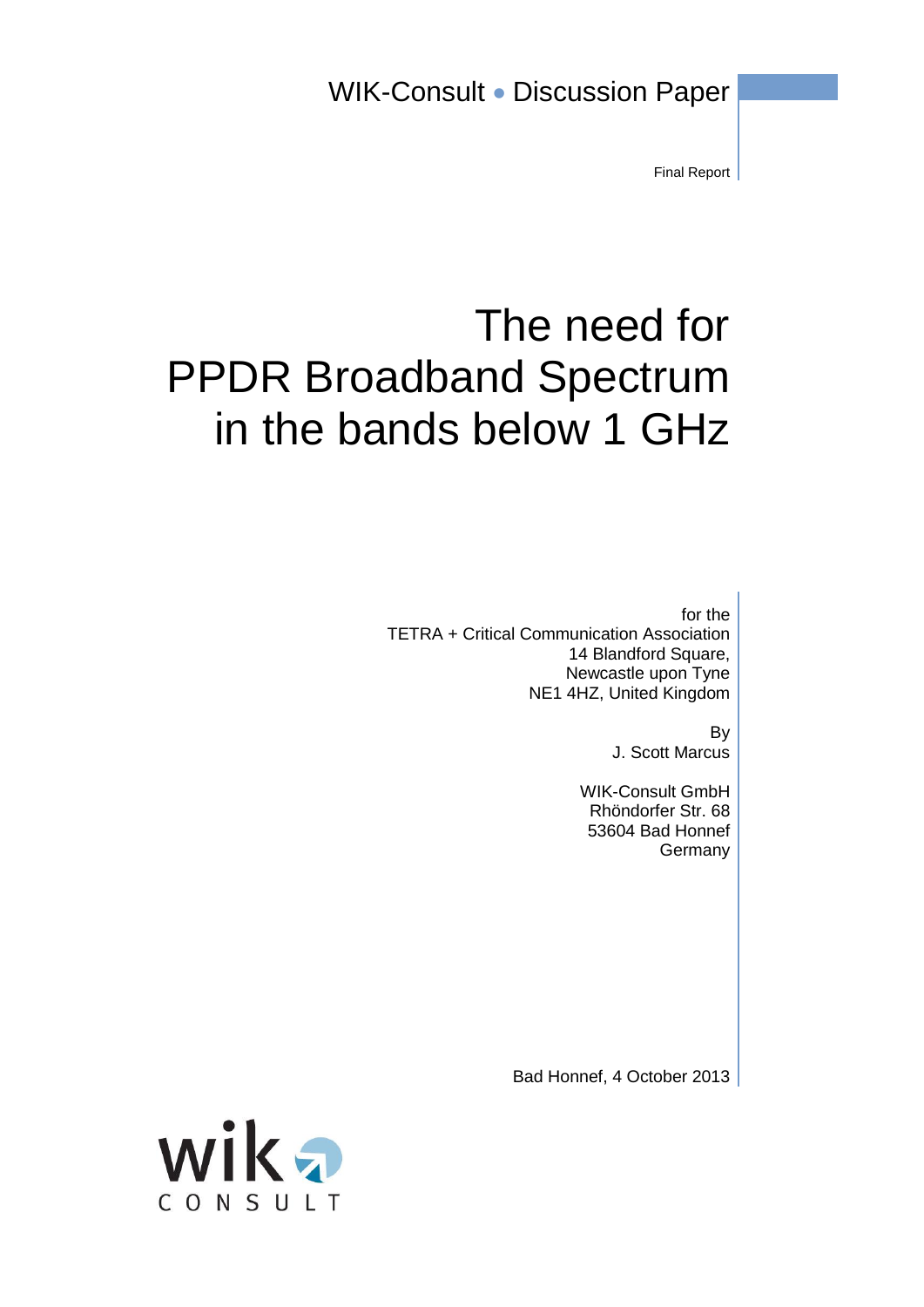

# **Contents**

| 1 Introduction                                                                         | 1              |  |
|----------------------------------------------------------------------------------------|----------------|--|
| 2 Public safety broadband applications and their requirements                          | 4              |  |
| 2.1 PPDR applications and associated functional requirements                           | $\overline{4}$ |  |
| 2.2 Assessing bandwidth requirements and spectrum requirements of PPDR applications 10 |                |  |
| 2.3 The need for harmonised PPDR technology                                            | 12             |  |
| 3 Cost and benefits of a harmonised spectrum allocation for broadband PPDR             | 14             |  |
| 4 Available options below 1 GHz                                                        | 20             |  |
| 5 Why auctions should not be used to assign PPDR spectrum                              | 23             |  |
| 25<br>6 Shared use of spectrum for PPDR and commercial LTE                             |                |  |
| 7 Key findings and recommendations                                                     | 30             |  |
| <b>References</b>                                                                      | 32             |  |

# **Tables**

| Table 1: | Wideband and broadband PPDR applications                                                  | 7  |
|----------|-------------------------------------------------------------------------------------------|----|
| Table 2: | PPDR stakeholder perceptions of the importance of broadband                               | 9  |
| Table 3: | Average annual damages (\$US billion) caused by reported natural<br>disasters (2002-2012) | 14 |
| Table 4: | Average annual victims caused by reported natural disasters (2002-2012)                   | 14 |
| Table 5: | Estimated societal costs of homicides                                                     | 16 |

# **Figures**

| Figure 1: | Flooding in Chemnitz, 10 June 2013 | 15 |
|-----------|------------------------------------|----|
| Figure 2: | Prices paid in 800 MHz auctions    |    |

# **Food for thought**

| Food for thought 1: | Using robots to disarm unexploded bombs in Germany       | 5  |
|---------------------|----------------------------------------------------------|----|
| Food for thought 2: | Person worn video and location services could save lives | 6  |
| Food for thought 3: | Mobile networks fail during a power outage               | 26 |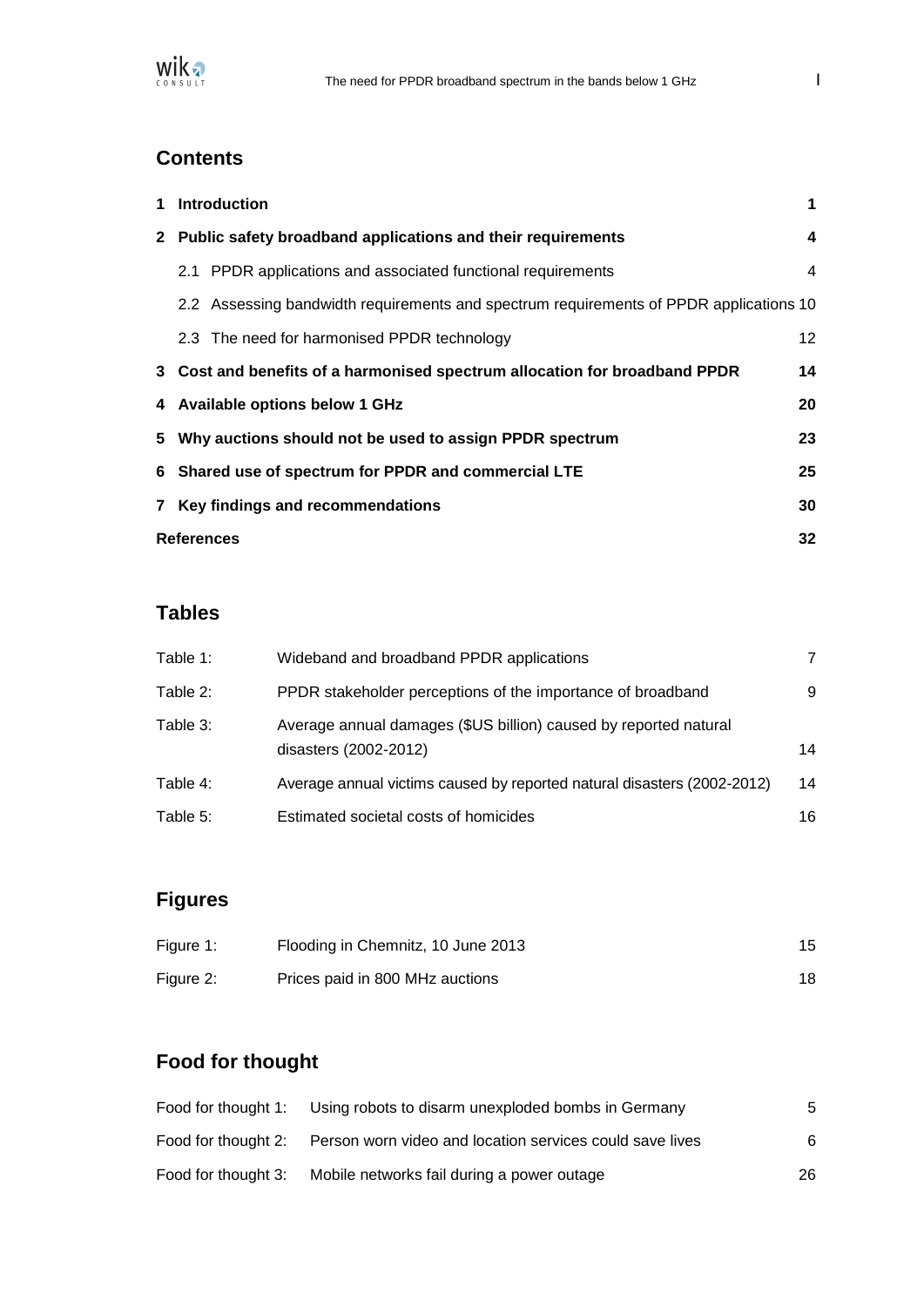

# **1 Introduction**

The need for spectrum suitable for the support of emerging broadband applications for Public Protection and Disaster Relief (PPDR) has been recognised for many years. The public safety community is well aware of these needs. Numerous studies have overwhelmingly substantiated these requirements, including several in which this author had the honour to participate.**1**

This same body of research and analysis has also consistently shown that existing PPDR communications technology and spectrum will not be sufficient for future PPDR broadband needs. The *TETRA (Terrestrial Trunked Radio)* and *TETRAPOL* networks that are now deploying or deployed in Europe are a good solution for mission critical voice and for narrowband data (up to 28 kbps); however, capacity for broadband data is too limited, especially as needs for video grow (including video reporting from field locations, and from helmet and drone cameras). There are plans to upgrade to a socalled wideband solution for TETRA networks known as the *TETRA Enhanced Data System (TEDS)*; however, this upgrade must be viewed as a short term palliative. TEDS will still be limited to speeds of less than 200 Kbps, which is an order of magnitude less than even the medium term needs for PPDR broadband as identified by multiple studies, or the capabilities of existing 3G mobile networks.

Meeting these needs is challenging, to say the least. The ideal spectrum for PPDR is the same sub-1 GHz spectrum that is already used extensively by the military and the broadcasting industry, and that is highly sought by the commercial mobile industry. It is valuable to all of these segments for largely the same reasons: a low cost means of achieving coverage, and good building penetration characteristics.

Meanwhile, there has been a clear recognition of the need for concerted action on broadband PPDR spectrum at least at European level, if not at global level. There are a number of recognised benefits that tend to arise from the harmonisation of a suitable spectrum tuning range (or, better yet, a specific band), all of which are highly relevant to PPDR. These benefits include:

**<sup>1</sup>** See for instance Kenneth Carter and Val Jervis (2007), "Safety First"; J. Scott Marcus et al. (2008), "Optimising the Public Sector's Use of the Radio Spectrum in the European Union"; Fritsche, Wolfgang/Mayer, Karl (20 Mai 2010): Studie zum mittel und langfristigen Kapazitätsbedarf der BOS in der drahtlosen Kommunikation, IABG; J Scott Marcus and John Burns et al. (2010): "PPDR Spectrum Harmonisation in Germany, Europe and Globally"; Hans Borgonjen (2011), "LEWP RCEG mobile data applications matrix", CEPT LEWP-RCEG; and most recently Matti Peltola (2013), "Evolution of the Public Safety and Security Mobile Networks", *Communications & Strategies*. Outside of Europe, see the various reports noted in the References at the end of this paper, notably including John Ure (2013), "Public Protection and Disaster Relief (PPDR) Services and Broadband in Asia and the Pacific: A Study of Value and Opportunity Cost in the Assignment of Radio Spectrum", June 2013, and from the US, NPSTC, Public Safety Communications Assessment 2012- 2022: Technology, Operations, & Spectrum Roadmap, Final Report, 5 June 2012.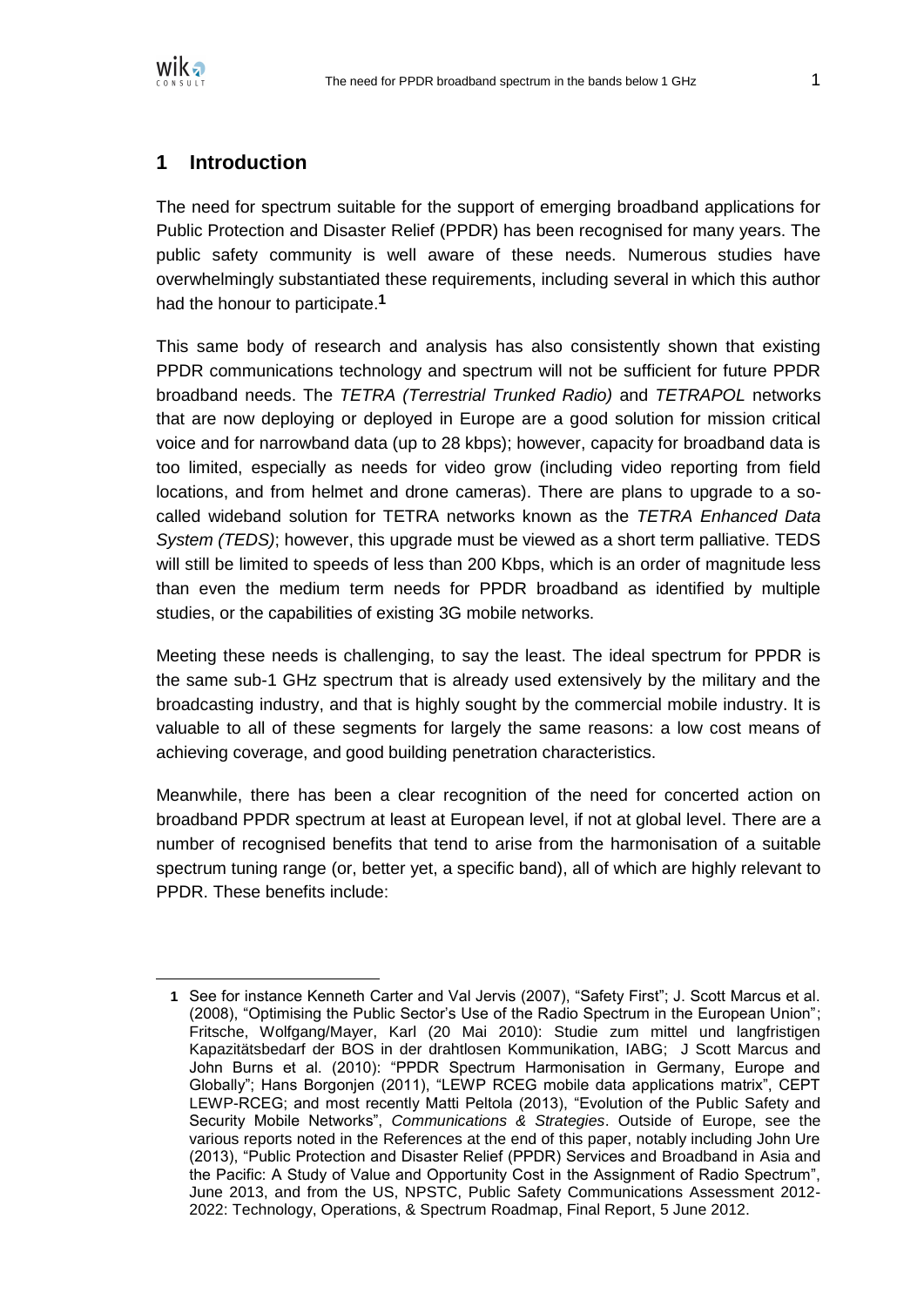

- Economies of scale in terms of production, and also in terms of staff training, together with the network effects benefits that flow from expanded equipment availability;
- Interoperability of equipment between different PPDR teams within a country;
- Interoperability of equipment for incidents that involve multiple countries (either because they occur at a border, or because they are geographically large); and
- The ability to seamlessly loan PPDR teams from one country to another in times of need, whether the emergency strikes in a border area or not.

As we explain shortly, the need for harmonised action has been recognised by the public safety community,**2** and also by the European Commission in the Radio Spectrum Policy Program (RSPP).**3**

The need for coordinated action is paramount, but the action itself has been limited or lacking to date. This short study is inspired by the recognition that the issue has become ripe. Concerted action is needed due to:

- Ongoing auctions in the 800 MHz band; and
- The 2012 *World Radiocommunication Conference (WRC)* decision to reallocate the 700 MHz band to include mobile services (which includes mobile broadband), immediately following the 2015 WRC.

In this discussion paper, we (1) briefly review what is known about the spectrum needs for PPDR; (2) identify what is known about costs and benefits of a harmonised allocation for broadband PPDR spectrum; (3) summarise the challenges in finding spectrum below 1 GHz; (4) explain why auctions do not properly reflect the societal value of PPDR spectrum; (5) consider options for shared use between PPDR and

**<sup>2</sup>** The organisations responsible for PPDR are convinced that their needs for mission critical broadband services can only be met by dedicated harmonised spectrum. See for instance TCCA (2013), Future Broadband Spectrum needs for PPDR: Communiqué from Roundtable discussion, 23 May 2013. "The PPDR user and operator representatives [at the London meeting] supported the view that it is essential for governments' organisations to control enough dedicated and harmonised spectrum in order for their organisations to deliver service to society. … The meeting could also conclude that there is now unanimous support from the PPDR users and operators to seek such spectrum as part of the World Radio Conference in 2015."

**<sup>3</sup>** See especially paragraph 32 in the recitals of the RSPP, which recognises the need for free movement of public safety services and devices, and acknowledges the studies that have identified the need for additional spectrum for PPDR spectrum under 1 GHz within the EU within the next five to ten years. See also Article 8(3), which says in part: "The Commission shall, in cooperation with the Member States, seek to ensure that sufficient spectrum is made available under harmonised conditions to support the development of safety services and the free circulation of related devices as well as the development of innovative interoperable solutions for public safety and protection, civil protection and disaster relief." Note that this article calls for the identification of spectrum "under harmonised conditions", not necessarily for establishment of a fully harmonised band or bands.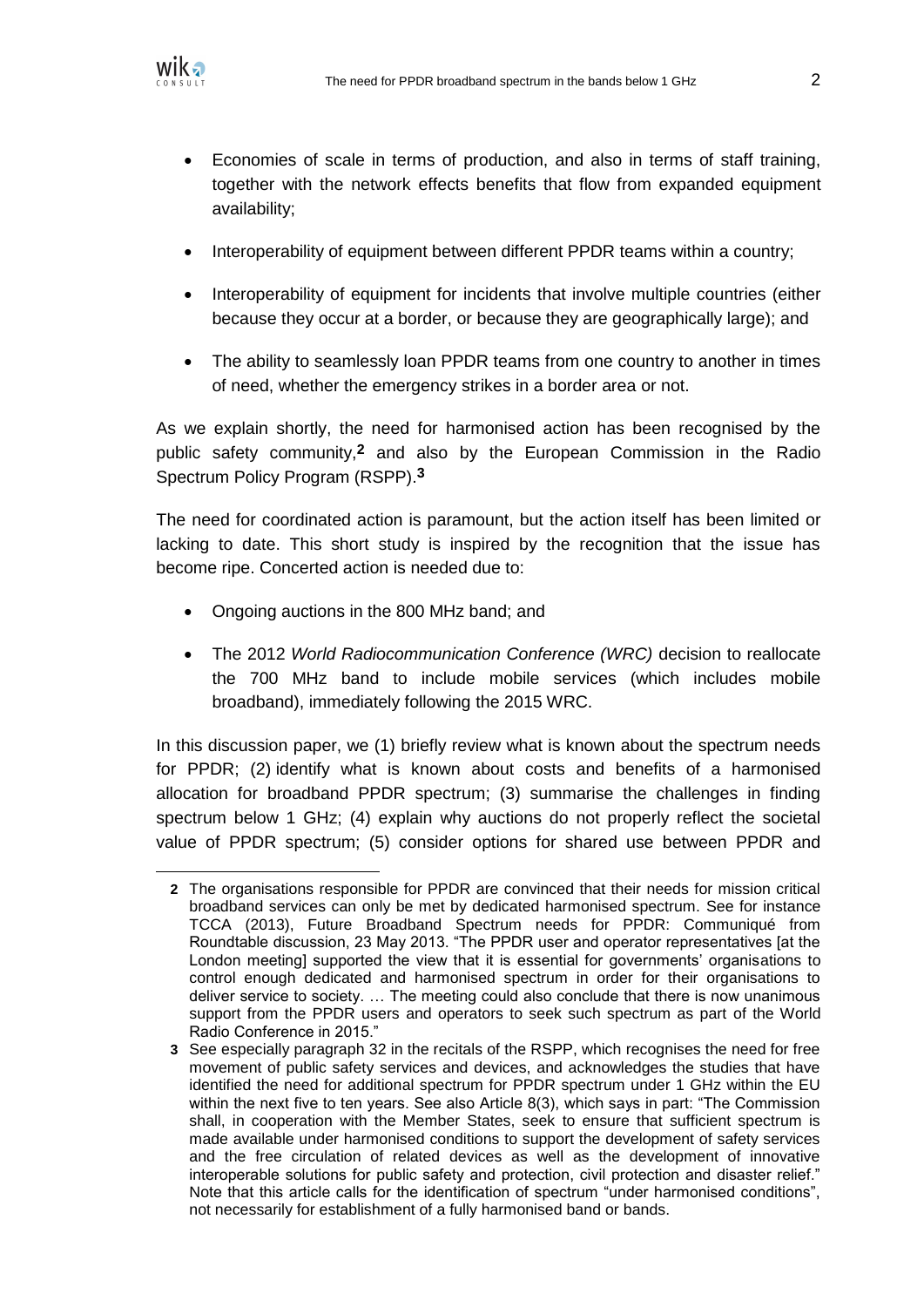

commercial LTE-based mobile network operators (MNOs); and (6) make suggestions for policy going forward.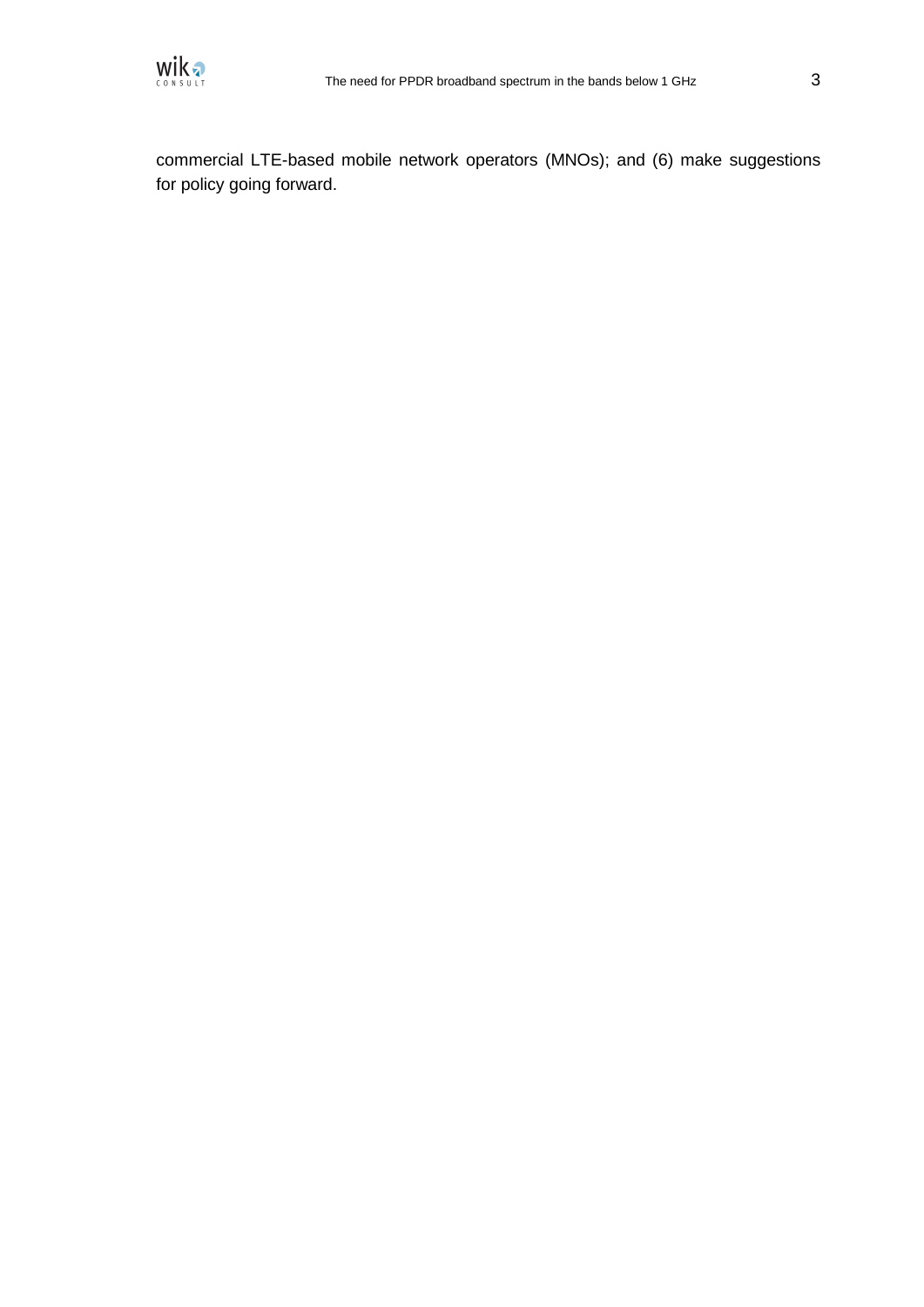

# **2 Public safety broadband applications and their requirements**

The drivers for increased bandwidth, and thus for increased availability of spectrum, for public safety mobile broadband are numerous and complex.

*Public protection and disaster relief (PPDR)* is the general designation given to a range of public safety services. Informally, they consist primarily of police, fire and emergency medical services. Also included within the ambit of PPDR are search and rescue, border security, event security, protection of VIPs and dignitaries, evacuation of citizens, and other aspects of the response to natural and man-made disasters.

The formal definitions of PPDR derive from Report ITU-R M.2033 "Radiocommunication objectives and requirements for public protection and disaster relief":

- **Public protection (PP) radiocommunication:** Radiocommunications used by responsible agencies and organisations dealing with maintenance of law and order, protection of life and property, and emergency situations.
- **Disaster relief (DR) radiocommunication:** Radiocommunications used by agencies and organisations dealing with a serious disruption of the functioning of society, posing a significant, widespread threat to human life, health, property or the environment, whether caused by accident, nature or human activity, and whether developing suddenly or as a result of complex, long-term processes.

A harmonised pair of bands at 380-385 and 390-395, nestled within the NATO bands, has been in use in Europe since 1996 for PPDR *voice and narrowband communication* based on TETRA and TETRAPOL standards. These voice arrangements typically provide functionalities that differ from conventional mobile services (group call, direct mode operation). In practice, it took many years for the corresponding networks to be built out, but at this point deployment is substantial.

Existing harmonised PPDR arrangements do not, however, address emerging needs for *broadband* PPDR data, even though the need has been recognised for many years.**4**

In Section [2.1,](#page-5-0) we describe PPDR applications and summarise their functional requirements; in Section [2.2,](#page-11-0) we review the bandwidth and corresponding spectrum requirements that flow from those functional requirements.

## <span id="page-5-0"></span>**2.1 PPDR applications and associated functional requirements**

It has long been felt that existing or planned narrowband and wideband PPDR spectrum and technology would not suffice for truly broadband applications including database

**<sup>4</sup>** It was already evident at the time of our 2008 study for the European Commission. See J. Scott Marcus, John Burns, Phillipa Marks, Frédéric Pujol, and senior expert Prof. Martin Cave (2008), "Optimising the Public Sector's Use of the Radio Spectrum in the European Union".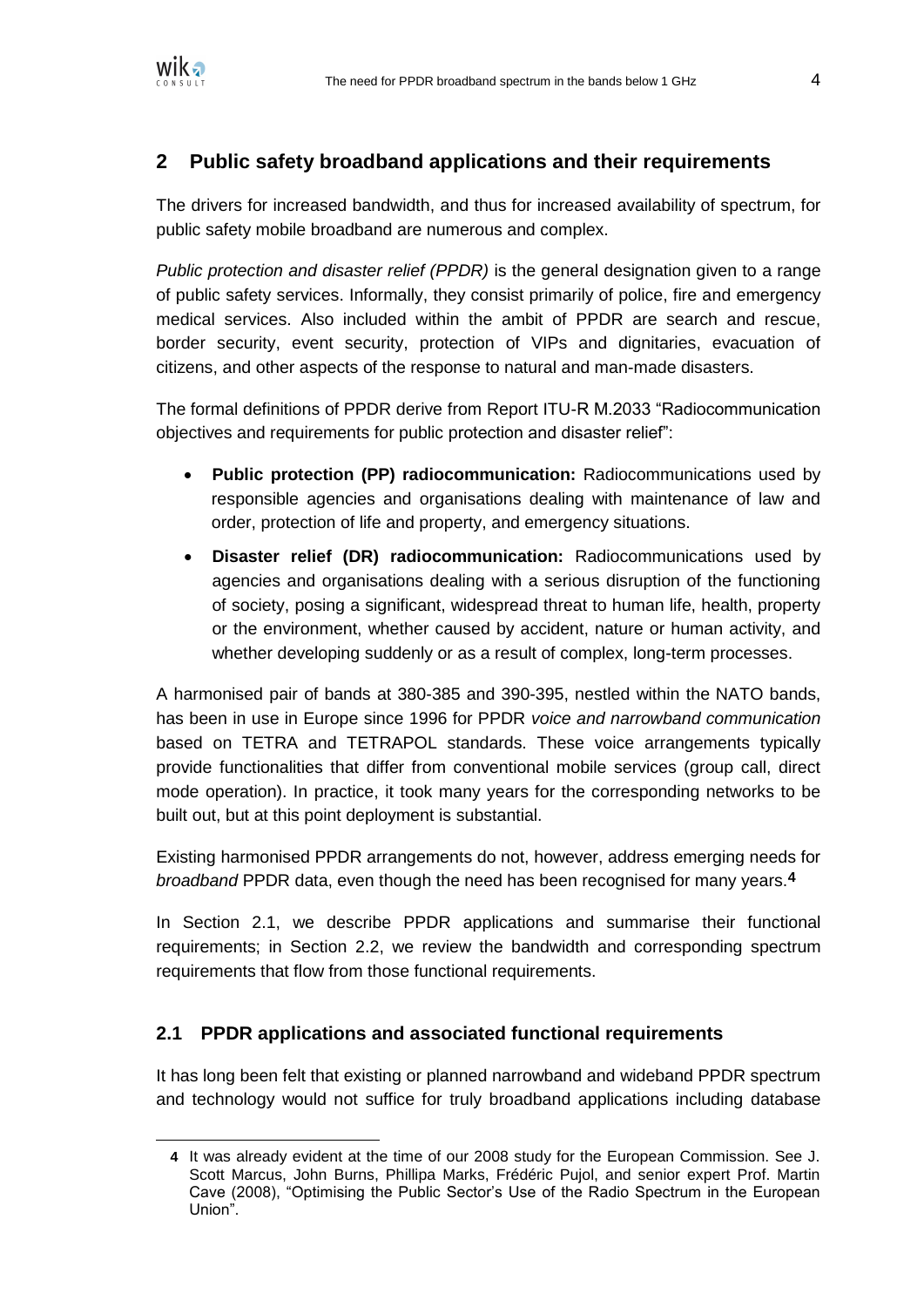

 $\overline{a}$ 

access, robotics control, and especially video from the field to headquarters. Increased interest in video from drone vehicles (including UAVs) and person worn cameras (e.g. helmets) has provided a particularly strong motivation for increased bandwidth. A wide range of additional broadband applications for PPDR are also anticipated.

A number of studies have identified and characterised PPDR applications. **5** An important recent reference is the Requirements Matrix that was agreed by the Radio Communications Expert Group (RCEG) of the Law Enforcement Working Party (LEWP),**6** a copy of which appears as an Annex to ECC Report 199. The Report also provides helpful use cases.

The RCEG/LEWP matrix assesses some fifty applications in terms of a range of key parameters including (1) throughput required, (2) number of users, (3) frequency of use per month per user, (4) whether use is necessarily mobile, (5) whether continuous operational availability is mandatory (i.e. the degree to which the application is missioncritical), and the stringency of security and privacy requirements.

Nine of the applications entail video in one form or another, which is perhaps not surprising. Other applications entail download of (annotated) maps and other data from Geographic Information Systems (GIS) (and upload when needed), patient monitoring data, data on the condition of the PPDR worker (pulse, stress level, carbon monoxide, and so on), upload of biometric data (e.g. fingerprints), and a range of tracking and location services.

The applications are highly diverse. Most are important to the protection of property and the safety of human life. Some are also crucial to the safety of PPDR personnel.

## <span id="page-6-0"></span>Food for thought 1: Using robots to disarm unexploded bombs in Germany**7**

… This explosive wartime legacy poses the biggest threat to bomb disposal specialists, 11 of whom have been killed during clearance missions since 2000. In June 2010, three men died in one explosion in the central German city of Göttingen. The plan was to defuse a 500-kilogram bomb with a delayed-action detonator that was discovered on the Schützenplatz, a popular central location for antique and flea markets. One hour before

**<sup>5</sup>** In addition to the sources identified later in this paragraph, see J. Scott Marcus et al. (2008), "Optimising the Public Sector's Use of the Radio Spectrum in the European Union"; Fritsche, Wolfgang/Mayer, Karl (20 May 2010): Studie zum mittel und langfristigen Kapazitätsbedarf der BOS in der drahtlosen Kommunikation, IABG; J Scott Marcus, John Burns et al. (2010): "PPDR Spectrum Harmonisation in Germany, Europe and Globally"; John Ure (2013), "Public Protection and Disaster Relief (PPDR) Services and Broadband in Asia and the Pacific: A Study of Value and Opportunity Cost in the Assignment of Radio Spectrum", June 2013; and US NPSTC, Public Safety Communications Assessment 2012- 2022: Technology, Operations, & Spectrum Roadmap, Final Report, 5 June 2012.

**<sup>6</sup>** The Radio Communications Expert Group (RCEG) of the Law Enforcement Working Party (LEWP) officially reports to JHA (Justice and Home Affairs) within the Council of the European Union.

**<sup>7</sup>** Carsten Holm (2012), 'Sitting on a Powder Keg': Germany's WWII Duds Get Deadlier, Die Spiegel, 3 October 2012.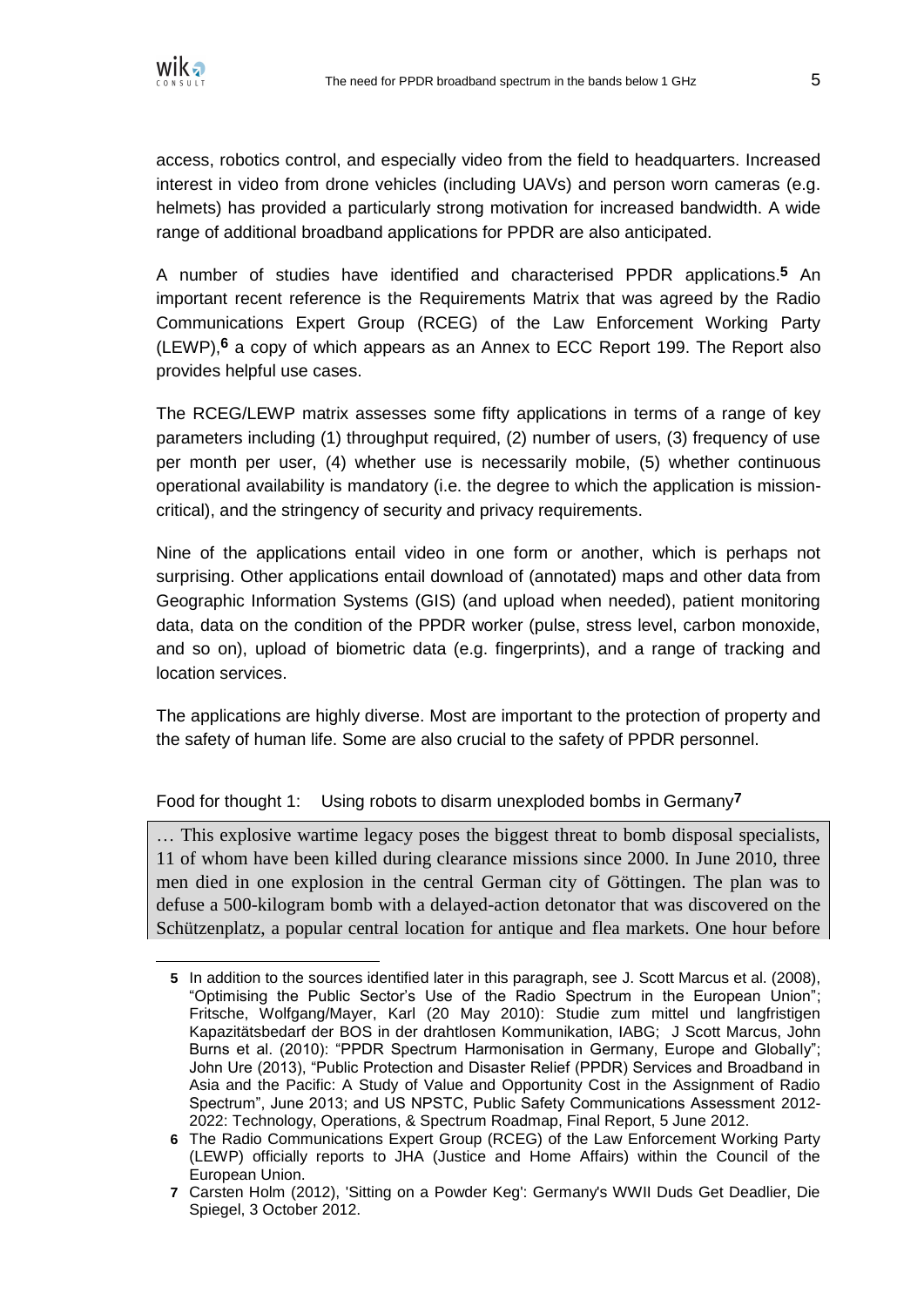

the planned use of the robot, the bomb exploded even though none of the technicians were touching it.

"When working with bombs with delayed-action detonators, you're not even allowed to cough heavily, that's how sensitive they are," says Horst Reinhardt, technical director of the bomb disposal squad in the town of Wünsdorf in the eastern German state of Brandenburg. Reinhardt has personally defused some 150 bombs. Is he afraid of these operations? "No," he says, "my wife fears for my safety. But for me, it's just routine." …

Drawing on the RCEG-LEWP analysis, the CEPT ECC assessment of PPDR spectrum identifies a number of valuable broadband applications, including:

- High resolution video communications from wireless clip-on cameras to a vehicle mounted laptop computer, used during traffic stops or responses to other incidents.
- Video surveillance of security entry points such as airports with automatic detection based on reference images, hazardous material or other relevant parameters.
- Remote monitoring of patients. The remote real time video view of the patient can demand up to 1 Mbps. This demand for capacity can easily be envisioned during the rescue operation following a major disaster. This may equate to a net capacity of over 100 Mbps.
- High resolution real time video from, and remote monitoring of, fire fighters in a burning building.
- The ability to transmit building plans to the rescue forces.

<span id="page-7-0"></span>Food for thought 2: Person worn video and location services could save lives**8**

For 33 minutes on June 30, as 19 members of an elite firefighting crew known as the Granite Mountain Hotshots marched through a burning forest south of this city in central Arizona, no one knew for sure where they were or why they had descended from the ridge they had been traveling and onto a basin where they would die. …

Juliann Ashcraft, whose husband, Andrew, … lost his life, said she walked away wondering what, if anything, would be done to prevent a similar tragedy. "Why didn't they have more technology on them, something to tell where they were," she asked, "more eyes and ears?"

**<sup>8</sup>** Fernanda Santos (2013), Report Cites Poor Communication Before Firefighters' Deaths in June, New York Times, 28 September 2013.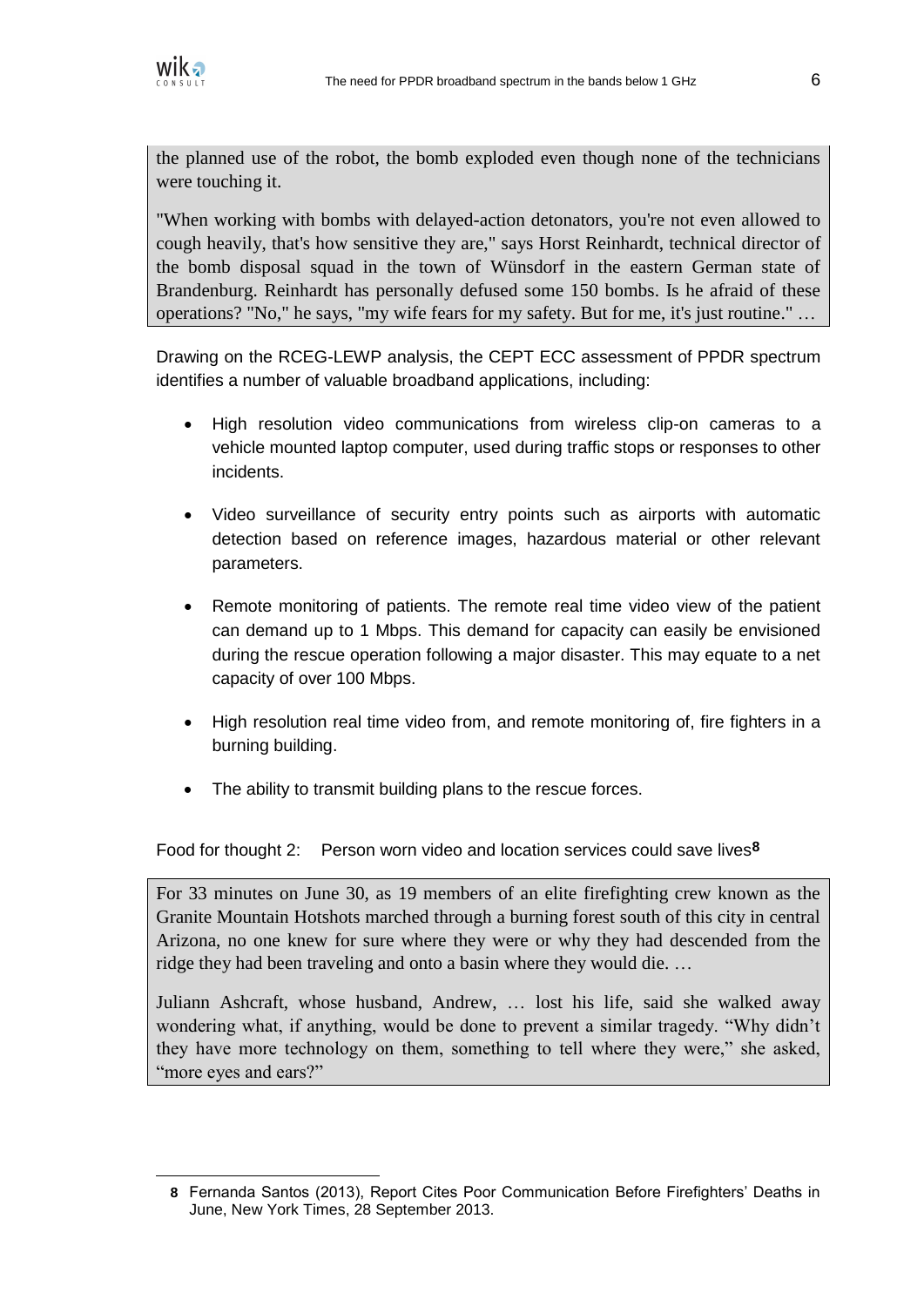

CEPT ECC Report 199 goes on to summarise broadband and wideband applications as shown in [Table 1.](#page-8-0) Wideband applications may not absolutely require broadband capabilities, but they surely benefit from them.

<span id="page-8-0"></span>Table 1: Wideband and broadband PPDR applications

| <b>Application</b>                               | <b>Feature</b>                                                            | <b>PPDR Example</b>                                                                   |
|--------------------------------------------------|---------------------------------------------------------------------------|---------------------------------------------------------------------------------------|
| Wideband                                         |                                                                           |                                                                                       |
| Messages<br>Data Talk around /                   | E-mail possibly with<br>attachments                                       | Routine e-mail message                                                                |
| direct mode<br>operation<br>Database interaction | Direct unit to unit<br>communication without<br>additional infrastructure | Direct handset to handset, on-scene<br>localised communications                       |
| (medium record                                   | Forms and records query                                                   | Accessing medical records                                                             |
| size)                                            | Instantaneous access to<br>voice path                                     | Lists of identified person/missing person                                             |
|                                                  | Security                                                                  | GIS (geographical information systems)                                                |
| Text file transfer                               | Data transfer                                                             | Filing report from scene of incident                                                  |
|                                                  | One-to-many<br>(broadcasting)                                             | Records management system information on<br>offenders                                 |
|                                                  |                                                                           | Downloading legislative information                                                   |
| Image transfer                                   | Download/upload of<br>compressed still images                             | <b>Biometrics (finger prints)</b>                                                     |
|                                                  |                                                                           | ID picture                                                                            |
|                                                  |                                                                           | <b>Building layout maps</b>                                                           |
| <b>Telemetry</b>                                 | Location status and                                                       | Vehicle status                                                                        |
| Security                                         | sensory data<br>Priority access                                           | Critical care                                                                         |
| Video                                            | Download/upload<br>compressed video                                       | Video clips                                                                           |
|                                                  | Forms based incident<br>report                                            | Patient monitoring (may require dedicated<br>$\mathsf{link}$                          |
|                                                  |                                                                           | Video feed of in-progress incident                                                    |
| Interactive                                      | Location determination                                                    | 2-way system                                                                          |
|                                                  |                                                                           | Interactive location data                                                             |
| <b>Broadband</b>                                 |                                                                           |                                                                                       |
| Database access                                  | Intranet/Internet access<br>Web browsing                                  | Accessing architectural plans of buildings,<br>location of hazardous materials        |
|                                                  |                                                                           | Browsing directory of PPDR organisation for<br>phone number                           |
| Robotics control                                 | Remote control of robotic                                                 | Bomb retrieval robots, imaging/video robots                                           |
| Video                                            | devices<br>Video streaming, live                                          | Video communications from wireless clip-on<br>cameras used by in building fire rescue |
|                                                  | video feed                                                                | Image or video to assist remote medical<br>support                                    |
| Imagery                                          | High resolution imagery                                                   | Surveillance of incident scene by fixed or<br>remote controlled robotic devices       |
|                                                  |                                                                           | Assessment of fire/flood scenes from<br>airborne platforms                            |
|                                                  |                                                                           | Downloading Earth exploration-satellite<br>images                                     |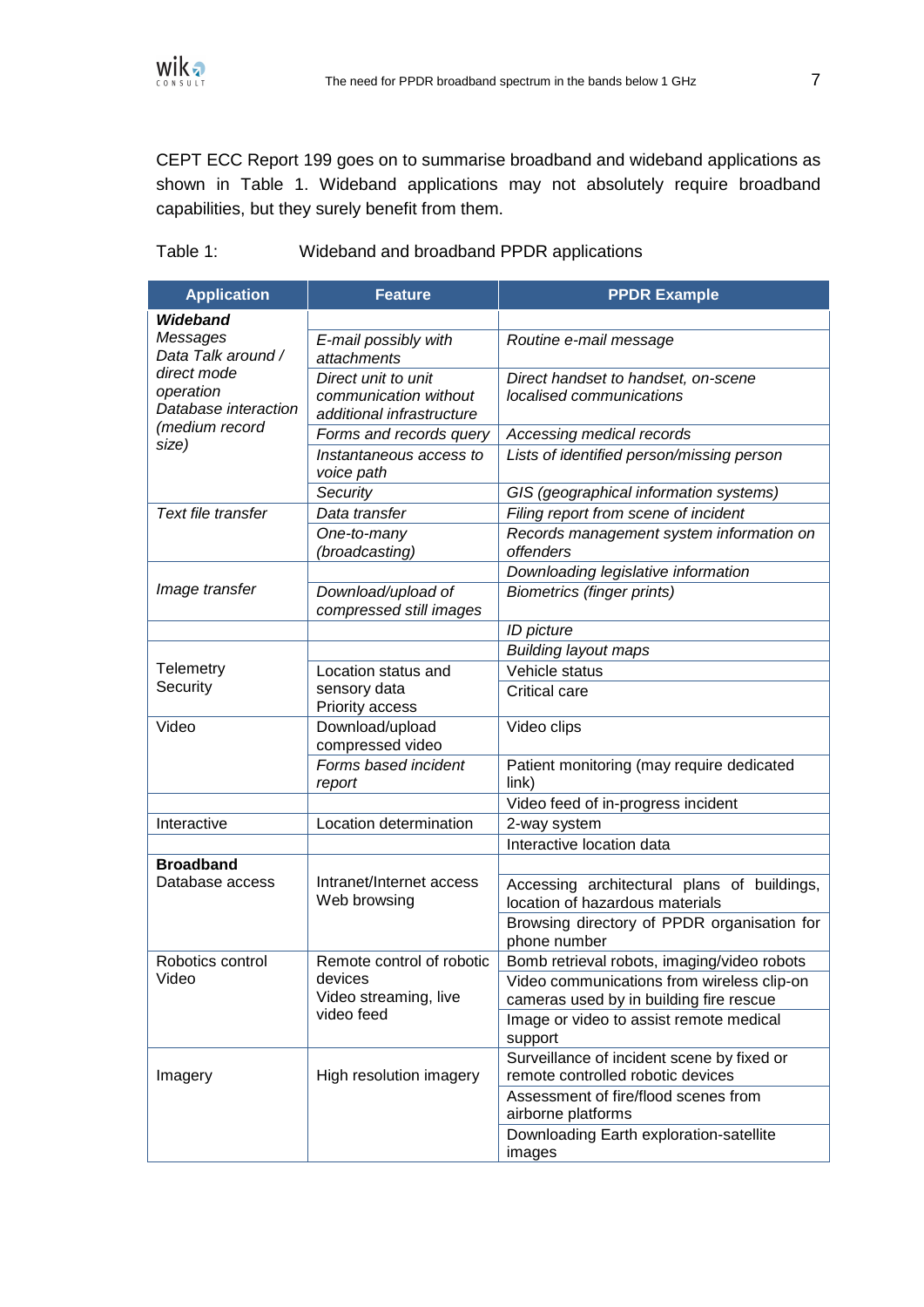

 $\overline{a}$ 

In a recent study of broadband PPDR requirements in six Asia-Pacific countries,**9** John Ure interviewed PPDR community stakeholders to assess the degree to which broadband was viewed as being important or essential going forward (see [Table 2\)](#page-10-0). The respondents included emergency medical, police, fire, and civil defence staff, as well as Spectrum Management Authorities.

The results are striking. Broadband is viewed as valuable for all PPDR radio communication services, even e-mail. Some, including videoconferencing, video streaming of real time images, high quality transmission of images, and digital mapping of locations are hard to imagine without broadband transmission capabilities.

**<sup>9</sup>** John Ure (2013), "Public Protection and Disaster Relief (PPDR) Services and Broadband in Asia and the Pacific: A Study of Value and Opportunity Cost in the Assignment of Radio Spectrum", June 2013.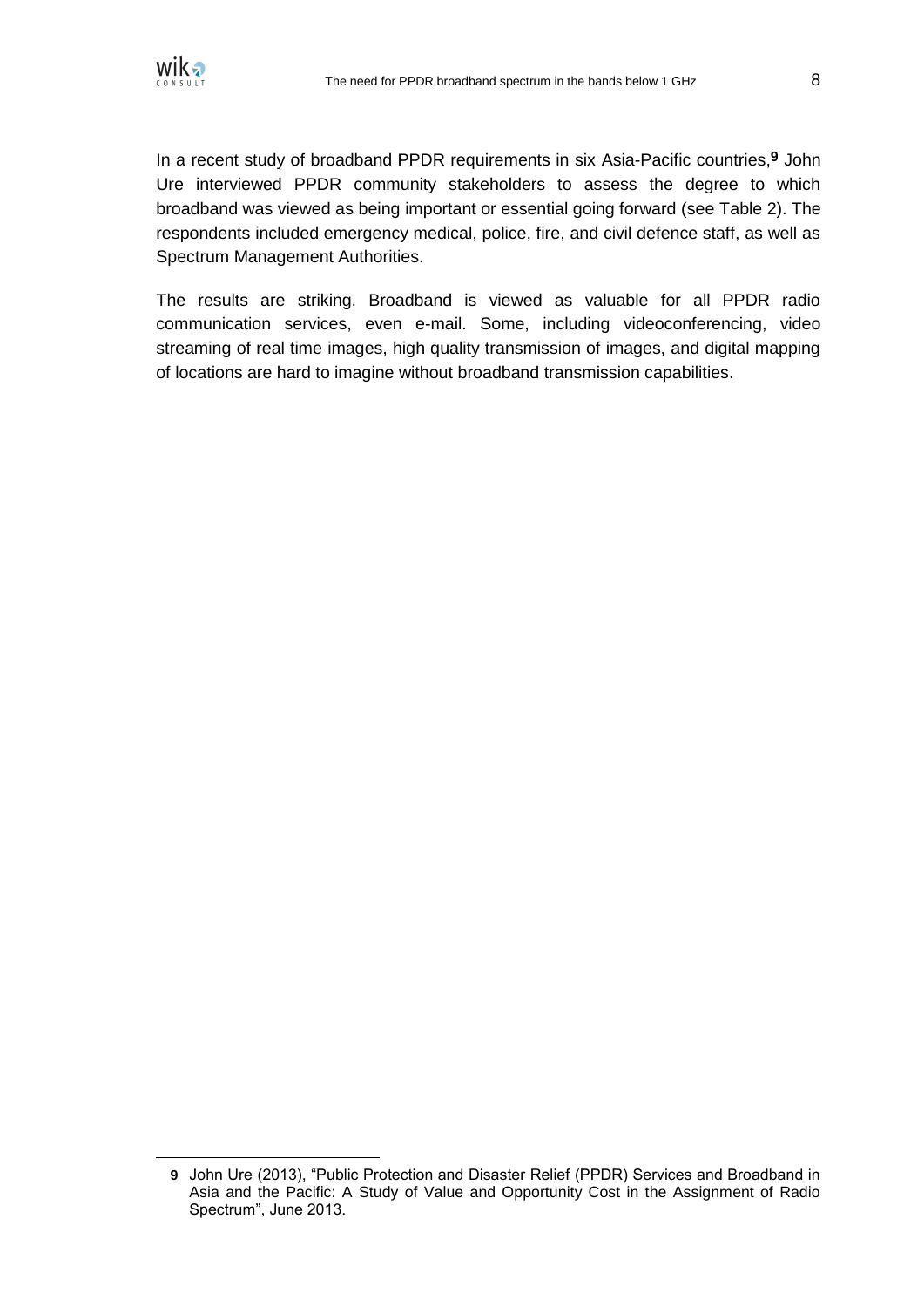

<span id="page-10-0"></span>

| Table 2: | PPDR stakeholder perceptions of the importance of broadband |  |  |
|----------|-------------------------------------------------------------|--|--|
|          |                                                             |  |  |

|    | <b>Type of Service</b>                                 | <b>Narrowband</b><br>sufficient | <b>Broadband</b><br><b>Desirable</b> | <b>Broadband</b><br>Required |
|----|--------------------------------------------------------|---------------------------------|--------------------------------------|------------------------------|
|    | 1. Video conferencing                                  | 1                               | з                                    | 5                            |
| 2. | Video streaming of real-time images such               |                                 |                                      | 6                            |
|    | as from CCTV on scene or attached to                   |                                 |                                      |                              |
|    | patrol cars back to the control centre and             |                                 |                                      |                              |
|    | to devices in the field                                |                                 |                                      |                              |
| 3. | Video streaming of non-real-time images                |                                 | 2                                    | 4                            |
|    | such as from CCTV on scene or attached to              |                                 |                                      |                              |
|    | patrol cars back to the control centre and             |                                 |                                      |                              |
|    | to devices in the field                                |                                 |                                      |                              |
|    | 4. 3-D video forensics                                 |                                 | 2                                    | 2                            |
| 5. | Improved data transfers such as vital                  |                                 | 3                                    | Δ                            |
|    | medical statistics, causality numbers,                 |                                 |                                      |                              |
|    | hazard information, etc.                               |                                 |                                      |                              |
| 6. | <b>Full email</b>                                      | 1                               | 5                                    |                              |
| 7. | High quality transfers of images such as               |                                 | 1                                    | 5                            |
|    | facial recognition, number plate                       |                                 |                                      |                              |
|    | recognition, building diagrams, remote                 |                                 |                                      |                              |
|    | borders, etc.                                          |                                 |                                      |                              |
| 8. | Digital mapping of locations<br>Remote database access |                                 | 2                                    | 5                            |
| 9. | 10. Sensor device network communications               |                                 | 5                                    | 2                            |
|    | (M2M)                                                  |                                 | 4                                    | $\overline{\mathbf{z}}$      |
|    | 11. Telemetry and remotely controlled                  |                                 | 3                                    | 3                            |
|    | devices, such as robots to enter hazardous             |                                 |                                      |                              |
|    | areas, helmet cameras, air-flying drones,              |                                 |                                      |                              |
|    | etc.                                                   |                                 |                                      |                              |
|    | 12. Internet browsing                                  | 1                               | 5                                    | 1                            |
|    | 13. Ability of move the back office into the<br>field  |                                 | 6                                    | 1                            |
|    | 14. Improved OTA (over-the-air) ability to             |                                 | 5                                    |                              |
|    | download software applications and                     |                                 |                                      |                              |
|    | upgrades on the spot                                   |                                 |                                      |                              |
|    | 15. Reception of satellite images                      |                                 | 5                                    | 2                            |
|    | 16. Locating spots - GPS                               | 1                               | 5                                    |                              |
|    | 17. Other (please specify)                             |                                 |                                      |                              |

In the United States, the NPSTC has also analysed a range of use cases, and has identified extensive needs and opportunities for broadband PPDR.**10** Among these are GIS services, automatic location, a command "white board", vehicle-mounted video, aerial video, and helmet cameras.

In sum, experts and stakeholders in Europe and around the world see a crucial and growing need for broadband for mission critical PPDR traffic going forward.

Mission critical traffic is likely to be subject to stringent requirements in regard to *security*, *coverage*, *reliability*, and *robustness* (i.e. the ability to continue to operate,

**<sup>10</sup>** NPSTC, Public Safety Communications Assessment 2012-2022: Technology, Operations, & Spectrum Roadmap, Final Report, 5 June 2012.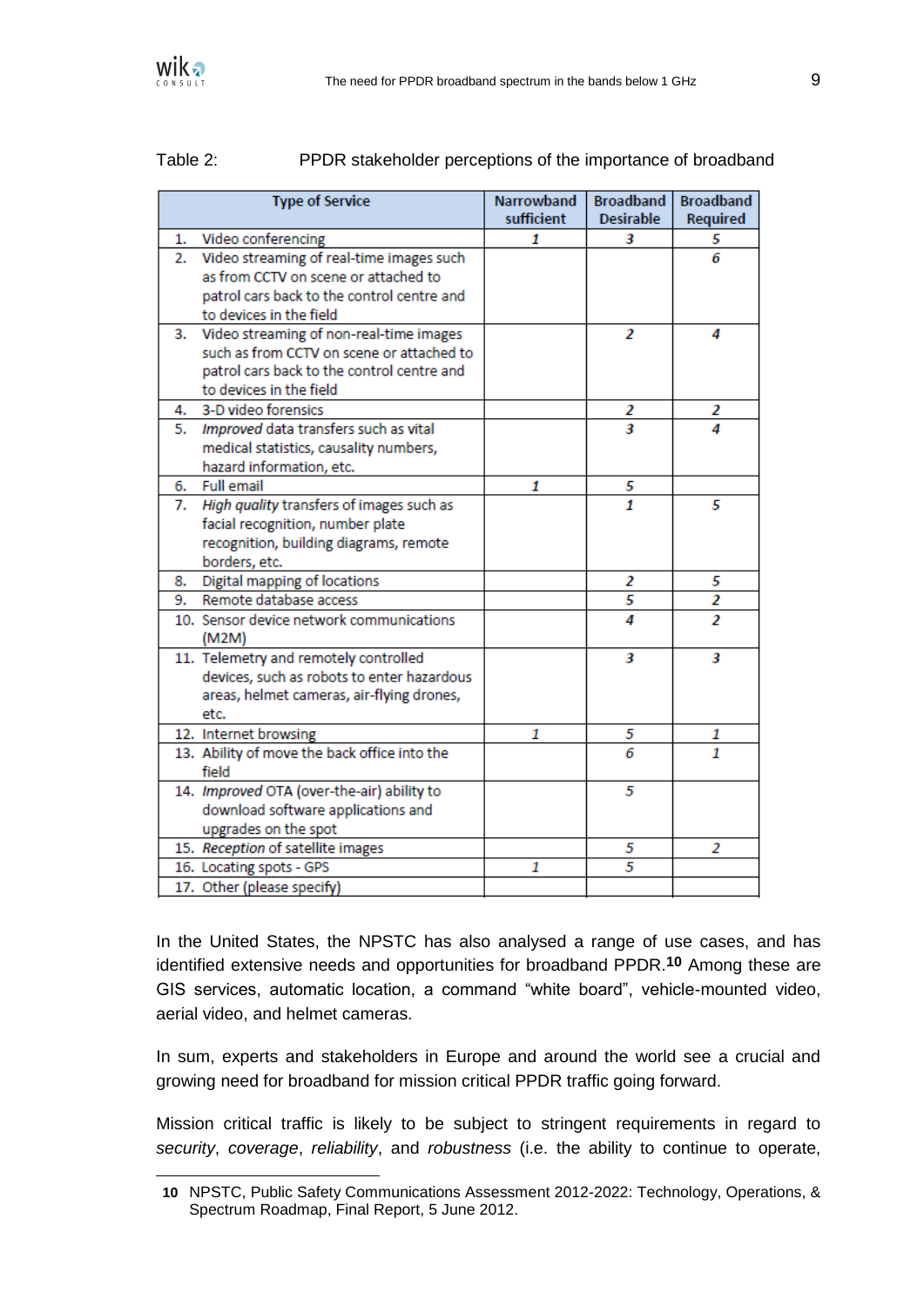

perhaps with modest loss of performance, even in the face of substantial disruption to the network). Commercial networks typically do not fulfil these requirements today.

- **Security:** PPDR networks will tend to have requirements that security experts would refer to as authorisation, authentication, integrity, and privacy. It must be possible to quickly and automatically establish that a network user is who he claims to be, and that he has authority to make the use of the network that he wishes to make. The transmitted data must not be vulnerable to modification by third parties (malefactors/hackers). Last but not least, for reasons both of security and of consumer privacy, it must not be possible for third parties to "snoop" on the transmissions.
- **Coverage**: Commercial mobile networks often concentrate coverage on densely populated areas and/or major transportation corridors. PPDR needs also tend to be greater where population is greater, but coverage needs can be wider and less predictable than in commercial networks.
- **Reliability and robustness:** No network is immune to all threats; however, the PPDR network needs to be functional if at all possible even in the face of a substantial natural or man-made disaster. This implies a risk assessment profile that is substantially different from that of commercial mobile networks. There are implications not only for reliability and redundancy of equipment, and for stocking of spare parts, but also for availability of service personnel even in times of crisis. A particular concern with commercial services is that they tend to be over-loaded during disasters to the point where usability by consumers, to say nothing of PPDR forces, becomes difficult if not impossible.

# <span id="page-11-0"></span>**2.2 Assessing bandwidth requirements and spectrum requirements of PPDR applications**

In assessing PPDR application needs for bandwidth and for spectrum, it is helpful to use a taxonomy employed in FM 49's work in ECC Report 199: **11**

- day-to-day operations (category "PP1");
- large emergency and/or public events (category "PP2"); and
- disasters (category "DR").

Interestingly, PPDR is one of the few applications where *upstream broadband bandwidth tends to be greater and even more crucial than downstream.* Commanders at headquarters want to know what is happening in the field. It is somewhat less

 **11** The taxonomy has its roots in the IABG and WIK studies for the German government in 2010, op. cit.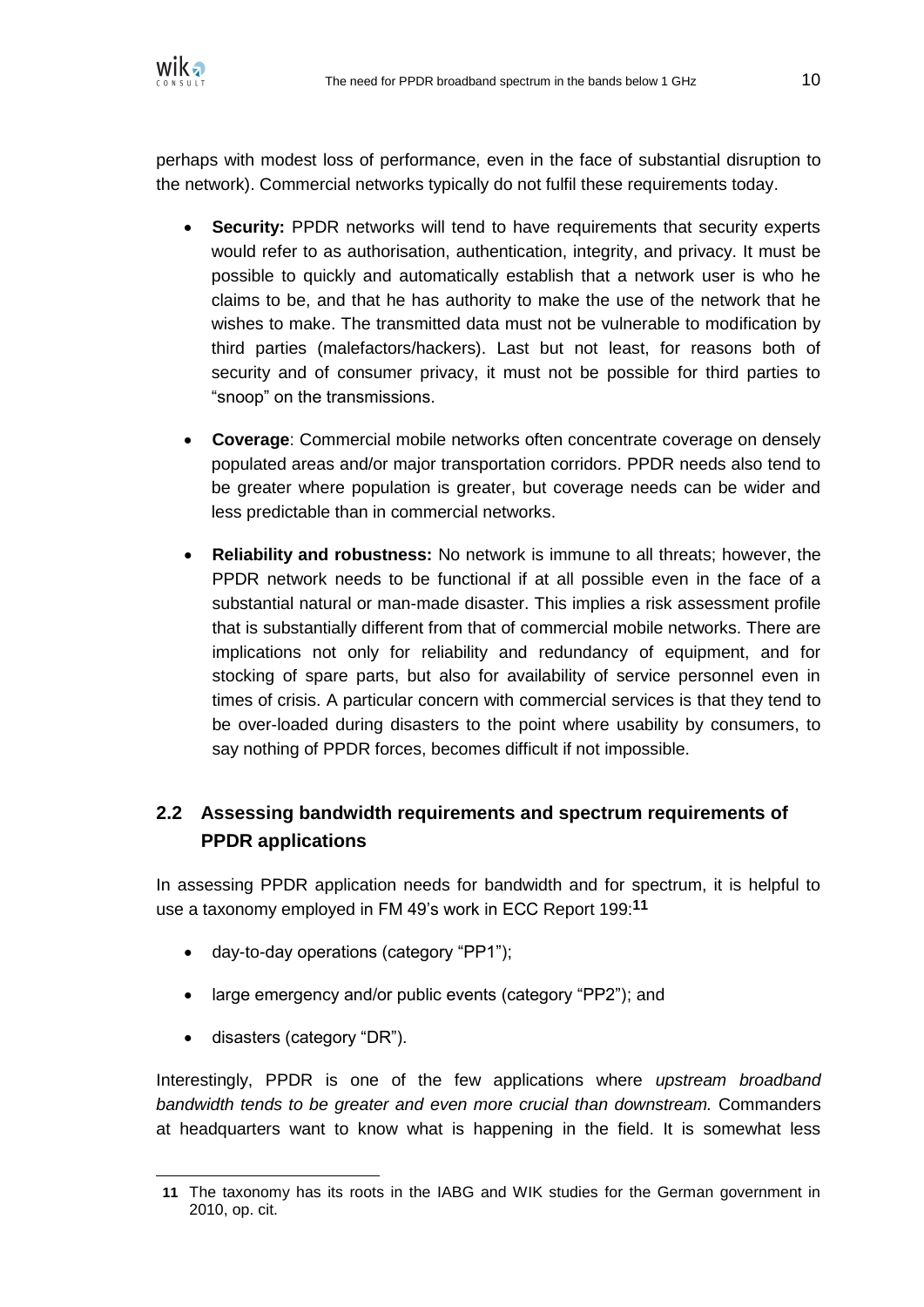

essential for field personnel to see the "talking heads" of their respective commanders.**12**

Previous studies, including ECC Report 199, acknowledge a difference between mission-critical and non-mission-critical PPDR activities. The use of commercial networks for non-mission-critical services might be less problematic than the use of commercial networks for mission-critical PPDR activities involving the safety of property and human life.**13**

Taking all of this into account, and based on a variety of use cases reflecting daily operation (PP1), major events such as the royal wedding in the UK (PP2), and the unplanned/disaster London riots (PP3), ECC Report 199 concludes that *a minimum of 2 x 10 MHz spectrum is required* for mobile broadband PPDR data services. These spectrum requirements for broadband PPDR do not include voice communication, Direct Mode Operation (DMO), Air-Ground-Air (AGA), or ad hoc networks.

As the report summarises, "… with proper network planning a spectrum amount in the range of 10 MHz for uplink and another 10 MHz for downlink is sufficient to cover the PP1 cases [i.e. the public protection cases, but not necessarily all major events or disasters] addressed in this report."

"It is considered that 10 MHz of spectrum for the uplink and another 10 MHz for the downlink provide enough capacity to meet the core requirements of the PP2 scenarios [i.e. the royal wedding use case] presented in the study." The report goes on to note the possible need for additional resources to be deployed: "The estimates for PP2 scenarios do not take into account the additional capacity that could be set up in advance of a planned event (such as the specific scenario used in this estimate). It is difficult to quantify which portion of traffic could be diverted towards the additional temporary capacity, but one can expect that in some cases part of the bandwidth estimated in the tables above may be substituted by temporary capacity."

PPDR spectrum requirements are higher in some European countries. According to the Fritsch et al. study (2010) for the German Ministry of the Interior, and the Marcus et al. study (2010) for the German Ministry of Economics,**14** an additional 15 MHz of spectrum are required in Germany just to meet AGA requirements, albeit not necessarily in the

 **12** This was first observed in Fritsch et al. (2010), and has been carried forward in ECC Report 199, which notes that "uplink communications require more bandwidth than downlink communications."

**<sup>13</sup>** Cf. ECC Report 199: "Both BB PPDR WAN and temporary additional capacity are supposed to provide radiocommunications to PPDR users in mission critical as well as in non-mission critical situations. Mission-critical communication requirements are assumed to be more stringent than those in non-mission critical situations."

**<sup>14</sup>** Fritsche, Wolfgang/Mayer, Karl (20 May 2010): Studie zum mittel und langfristigen Kapazitätsbedarf der BOS in der drahtlosen Kommunikation, IABG; J Scott Marcus, John Burns et al. (2010): "PPDR Spectrum Harmonisation in Germany, Europe and Globally".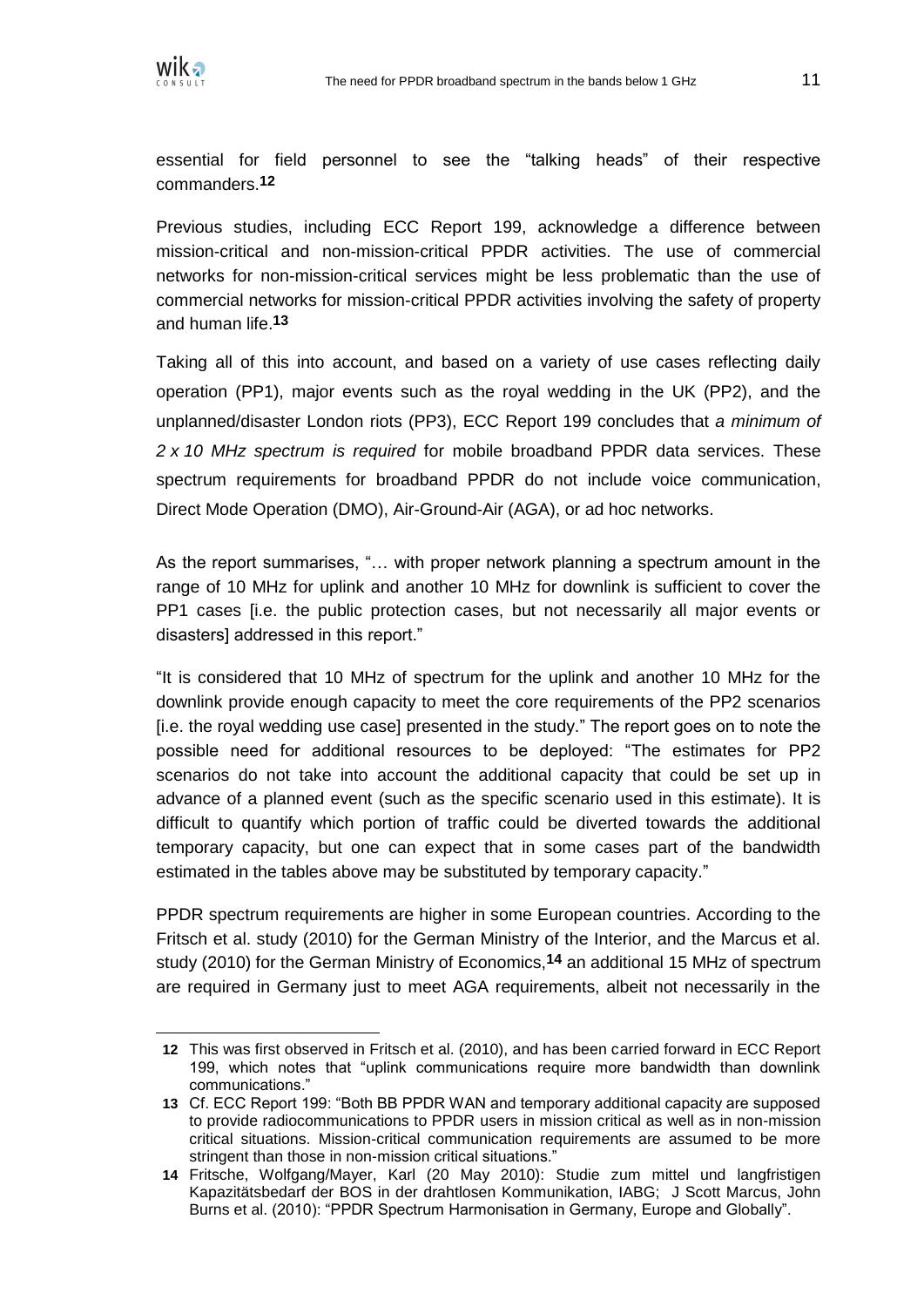

 $\overline{a}$ 

bands below 1 GHz. Since the Marcus et al. (2010) study also identified a need for 10 MHz downstream and 15 MHz upstream to satisfy PP1 requirements, it called for an aggregate of 40 MHz of high quality spectrum to meet German PPDR needs.

For comparison, the US NPSTC found that major incidents such as a hurricane, toxic gas leak, wildfire, or chemical plant explosion could require from 13.5 to 27.7 MHz of spectrum.**15** A number of these incidents would have exceeded the uplink capacity of a 2 x 10 MHz allocation.

We considered the need to supplement sub-1 GHz spectrum with additional ad hoc spectrum in our 2010 study for the German Ministry of Economics (BMWi).**16** If supplemental capacity is required, it is largely limited to the vicinity of the event (i.e. for localised communication), and there is typically time to plan ahead for those instances where additional wide area capacity is needed (for sporting events such as for instance the Olympics, a command post can be deployed in advance, with back-haul to headquarters over the fixed telecoms network). Many of the localised communication needs can be met using short-range wireless technologies like Wi-Fi. For a disaster, a truck roll is probably necessary and appropriate, with backhaul either over the fixed network if available or else over microwave with directional antennas (or possibly satellite for more remote locations). Communications at the site might entail either Wi-Fi in the 5 GHz band,**17** or LTE mobile traffic in the 2.6 GHz or 3.4 to 3.8 GHz bands, or some mix of the two.

## **2.3 The need for harmonised PPDR technology**

For the PPDR community in Europe, there is a clear and obvious advantage in the use wherever possible of *Commercial Off The Shelf (COTS)* equipment, with such PPDR functionality as may be needed (authentication, authorisation, privacy and integrity in the cybersecurity sense, high availability, and group call for voice) layered on top.

Our 2010 study for the German Ministry of Economics (BMWi) did not specifically assume the use of LTE technology, but our estimates used modelling assumptions that are consistent with LTE. It has since become fairly clear that LTE and its successors will be the technology of choice for PPDR broadband. First, there is a clear movement among network operators toward LTE and successors, and away from competing technologies such as WiMAX. Second, the clear preference of the US FCC, NTIA and public safety community for LTE likely creates critical mass on the manufacturing side.

**<sup>15</sup>** NPSTC, Public Safety Communications Assessment 2012-2022: Technology, Operations, & Spectrum Roadmap, Final Report, 5 June 2012.

**<sup>16</sup>** J Scott Marcus, John Burns et al. (2010): "PPDR Spectrum Harmonisation in Germany, Europe and Globally".

**<sup>17</sup>** Sharing between PPDR and Wi-Fi in the 5150-5250 MHz band is already envisioned in ITU frequency planning, where PPDR usage is permitted at higher power than Wi-Fi.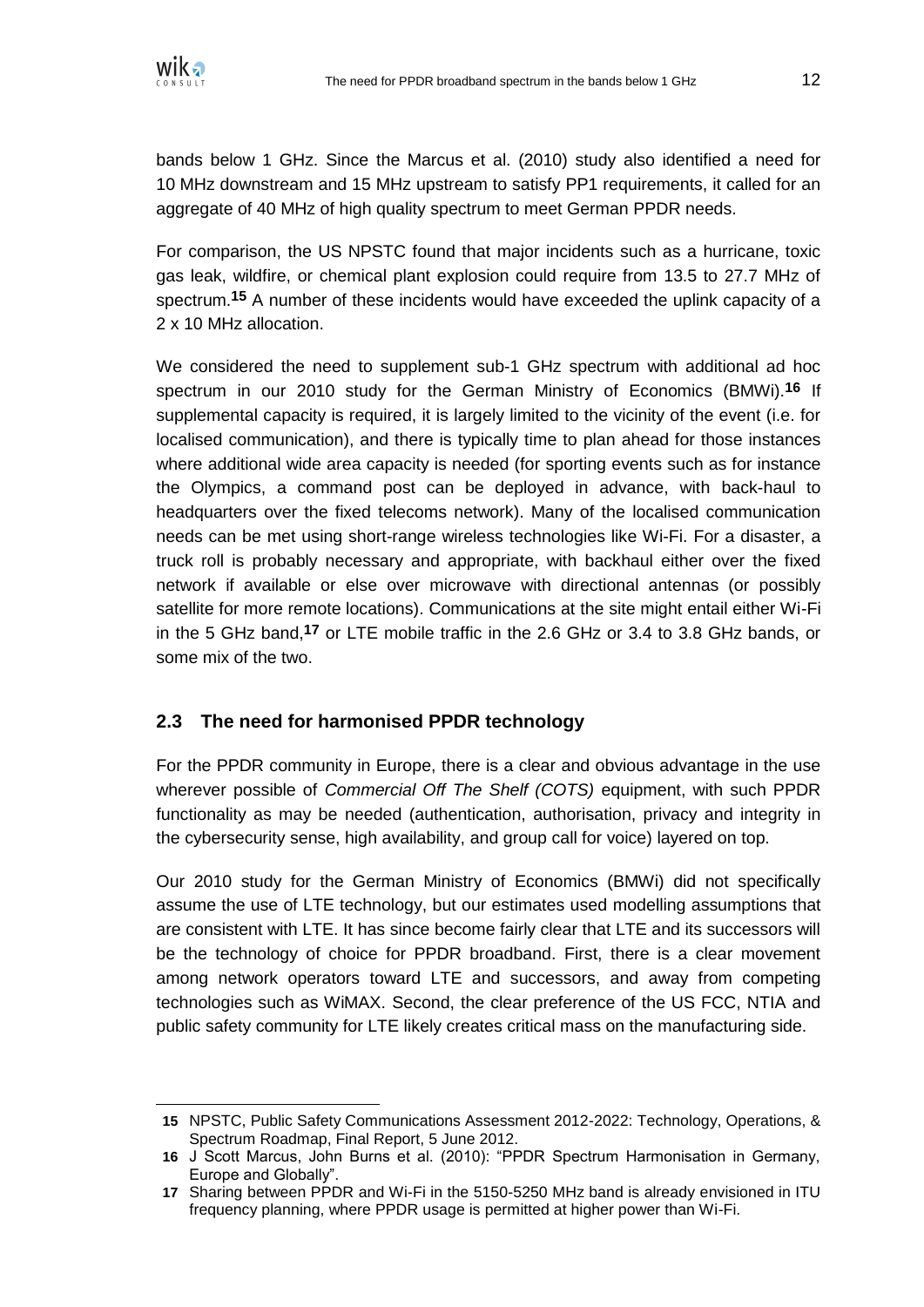

It is important to note that the use of LTE technology represents only a starting point for PPDR broadband interoperability. To achieve full PPDR interoperability will also require some degree of standardisation and/or commonality in the applications that are deployed, and in any security arrangements layered on top of the basic communications infrastructure.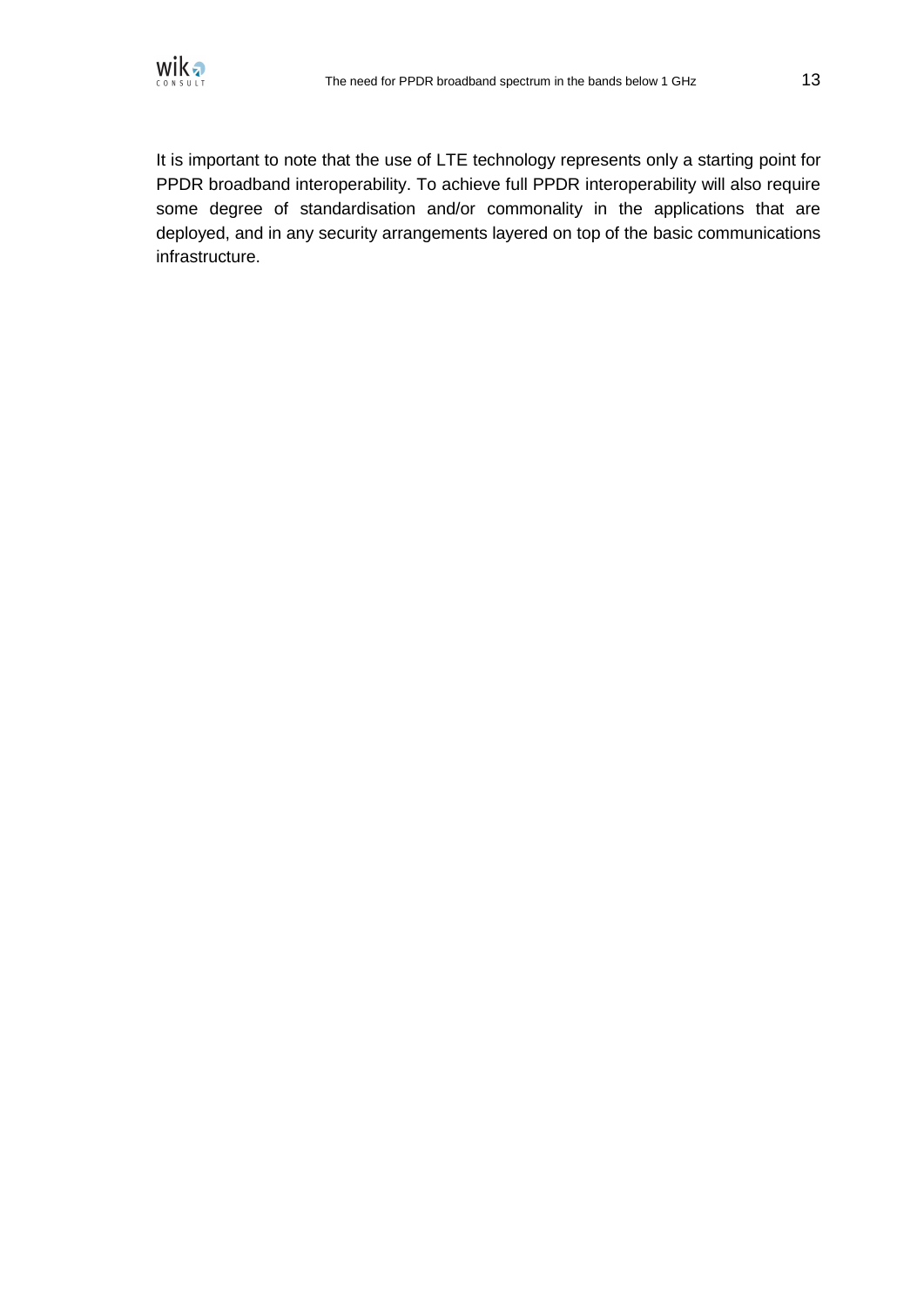

# **3 Cost and benefits of a harmonised spectrum allocation for broadband PPDR**

In Marcus and Burns et al. (2010), we found that even small improvements in the effectiveness of PPDR response could have a large socio-economic payback. Europe experiences somewhat fewer natural disasters than some other regions of the world, but we experience enough. The average loss per year from 2002 through 2011 was some \$11.7 billion (in 2012 US dollars), or about €9 billion per year (see [Table 3\)](#page-15-0). Losses of \$24.6 billion US in 2012 were twice as great as the average for the prior ten years. The number of disaster victims**18** in Europe is far less than in other regions such as Asia and Africa, but at an average of some 660,000 per year it still represents a substantial loss in economic terms and a greater loss in human terms (see [Table 4\)](#page-15-1).

#### <span id="page-15-0"></span>Table 3: Average annual damages (\$US billion) caused by reported natural disasters (2002-2012)

| Damages (2011 US\$ bn)     | <b>Africa</b> | <b>Americas</b> | Asia  | <b>Europe</b> | <b>Oceania</b> | <b>Global</b> |
|----------------------------|---------------|-----------------|-------|---------------|----------------|---------------|
| <b>Climatological 2012</b> | 0.00          | 22.46           | 0.02  | 4.15          | 0.00           | 26.63         |
| Avg. 2002-11               | 0.04          | 2.79            | 3.50  | 2.76          | 0.39           | 102.57        |
| <b>Geophysical 2012</b>    | 0.00          | 0.68            | 2.14  | 15.80         | 0.00           | 18.62         |
| Avg. 2002-11               | 0.57          | 4.08            | 36.73 | 0.53          | 2.47           | 44.36         |
| <b>Hydrological 2012</b>   | 0.83          | 0.58            | 19.25 | 4.24          | 0.70           | 25.61         |
| Avg. 2002-11               | 0.31          | 3.95            | 13.51 | 4.73          | 1.16           | 23.66         |
| <b>Meteorological 2012</b> | 0.10          | 79.67           | 6.56  | 0.01          | 0.15           | 86.48         |
| Avg. 2002-11               | 0.07          | 39.14           | 8.19  | 3.64          | 0.77           | 51.81         |
| <b>Total 2011</b>          | 0.93          | 103.38          | 27.97 | 24.20         | 0.85           | 157.34        |
| Avg. 2002-11               | 0.99          | 49.96           | 61.93 | 11.66         | 4.78           | 129.33        |

Source: CRED, Annual Disaster Statistical Review 2012

<span id="page-15-1"></span>Table 4: Average annual victims caused by reported natural disasters (2002-2012)

| No. of victims (millions)  | <b>Africa</b> | <b>Americas</b> | Asia   | <b>Europe</b> | <b>Oceania</b> | <b>Global</b> |
|----------------------------|---------------|-----------------|--------|---------------|----------------|---------------|
| <b>Climatological 2012</b> | 28.01         | 1.82            | 6.37   | 0.45          | 0.00           | 35.21         |
| Avg. 2002-11               | 23.86         | 1.36            | 76.80  | 0.27          | 0.00           | 102.57        |
| <b>Geophysical 2012</b>    | 0.00          | 1.41            | 1.48   | 0.03          | 0.00           | 2.91          |
| Avg. 2002-11               | 0.08          | 0.83            | 7.13   | 0.01          | 0.07           | 8.12          |
| <b>Hydrological 2012</b>   | 9.34          | 1.54            | 53.52  | 0.10          | 0.24           | 64.74         |
| Avg. 2002-11               | 2.08          | 4.26            | 111.05 | 0.28          | 0.06           | 117.71        |
| <b>Meteorological 2012</b> | 0.47          | 0.80            | 18.93  | 0.00          | 0.02           | 20.22         |
| Avg. 2002-11               | 0.37          | 2.19            | 37.05  | 0.11          | 0.04           | 39.75         |
| <b>Total 2012</b>          | 37.82         | 5.57            | 80.29  | 0.58          | 0.26           | 124.52        |
| Avg. 2002-11               | 26.38         | 8.64            | 232.03 | 0.66          | 0.17           | 267.88        |

Source: CRED, Annual Disaster Statistical Review 2012

**<sup>18</sup>** In the CRED publications and databases, a *victim* is defined as someone who is killed or affected.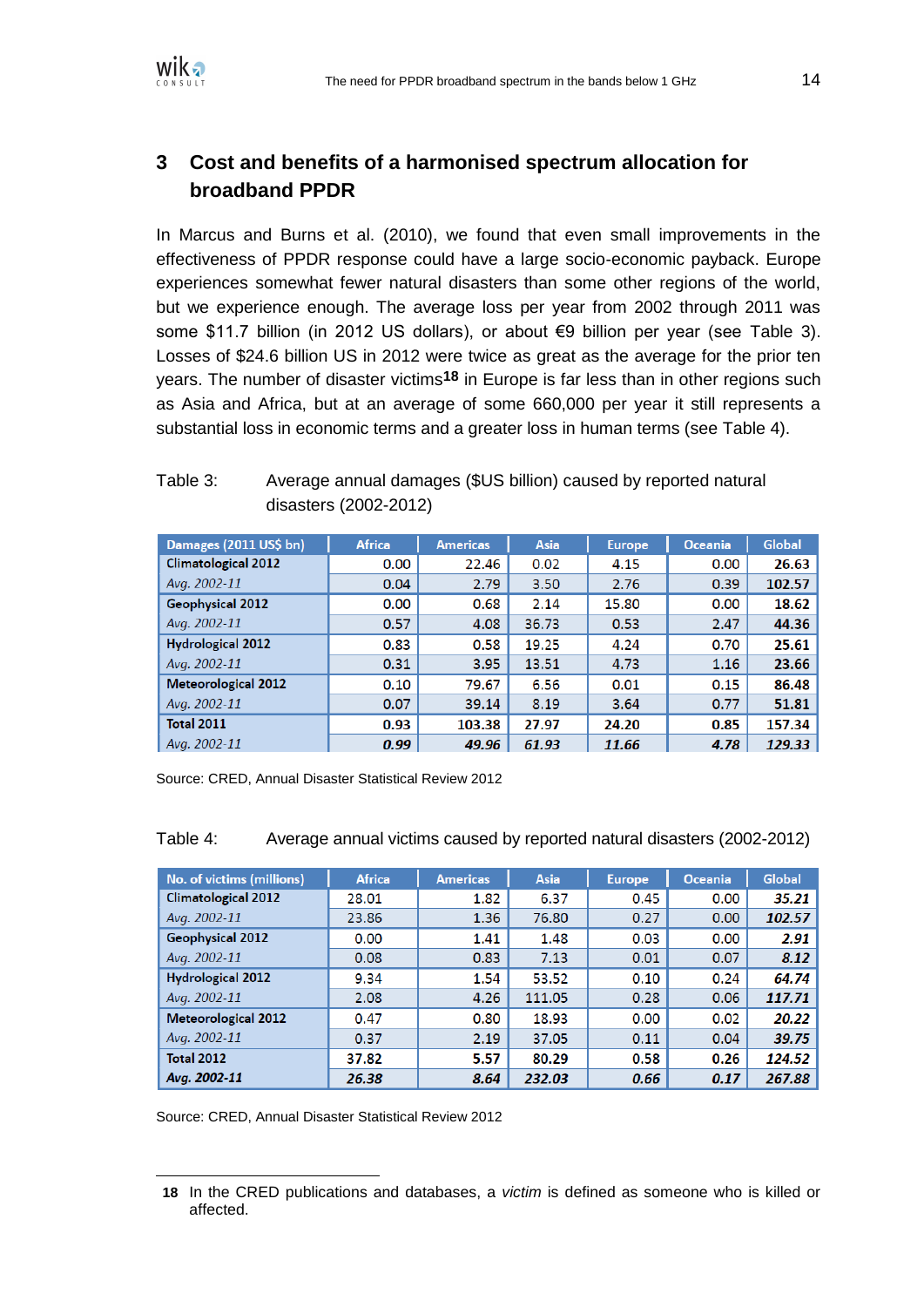

Given (1) the large numbers of people impacted by a natural disaster, (2) the considerable potential for property damage, and (3) the risk to social cohesion in the aftermath of a disaster, it is clear that even small improvements in the effectiveness of PPDR could have large benefits. Further, it is clear that there is ample room for improved ability to coordinate and interoperate.

The degree to which broadband can improve PPDR effectiveness is not yet known with certainty; however, if PPDR effectiveness could be improved and disaster losses reduced by just 5% by means of broadband PPDR communications (which seems to be an extremely conservative estimate), that alone would produce about  $\epsilon$  450 million per year**19** in savings for Europe, not counting the value of lives saved in a disaster, nor the value of crimes deterred or of better fire protection and emergency medical services. We return to this point later in this chapter, as we compare societal costs to benefits of allocating spectrum exclusively to enable broadband PPDR.

We are all aware of the risk of disasters that span multiple European Member States, but it is perhaps worth noting that examples are by no means rare. Earlier this year (2013), major flooding is affecting not only large portions of Germany, but also western regions of the Czech Republic (Bohemia), Austria, Switzerland, Slovakia, Belarus, Poland, and Hungary. Dozens of fatalities have been attributed to the flooding, and it is clear that the flooding has caused substantial property damage.



<span id="page-16-0"></span>Figure 1: Flooding in Chemnitz, 10 June 2013

Source: Wikimedia Commons**20**

 $\overline{a}$ 

**<sup>19</sup>** This represents 5% of the average annual losses of some € 9 billion. In 2012 (a year of higher than average disaster losses), the savings would have been more than twice as great.

**<sup>20</sup>** Wikimedia Commons, by "gravitat-OFF from Germany", 2 June 2013, Hochwasser an der Bierbrücke.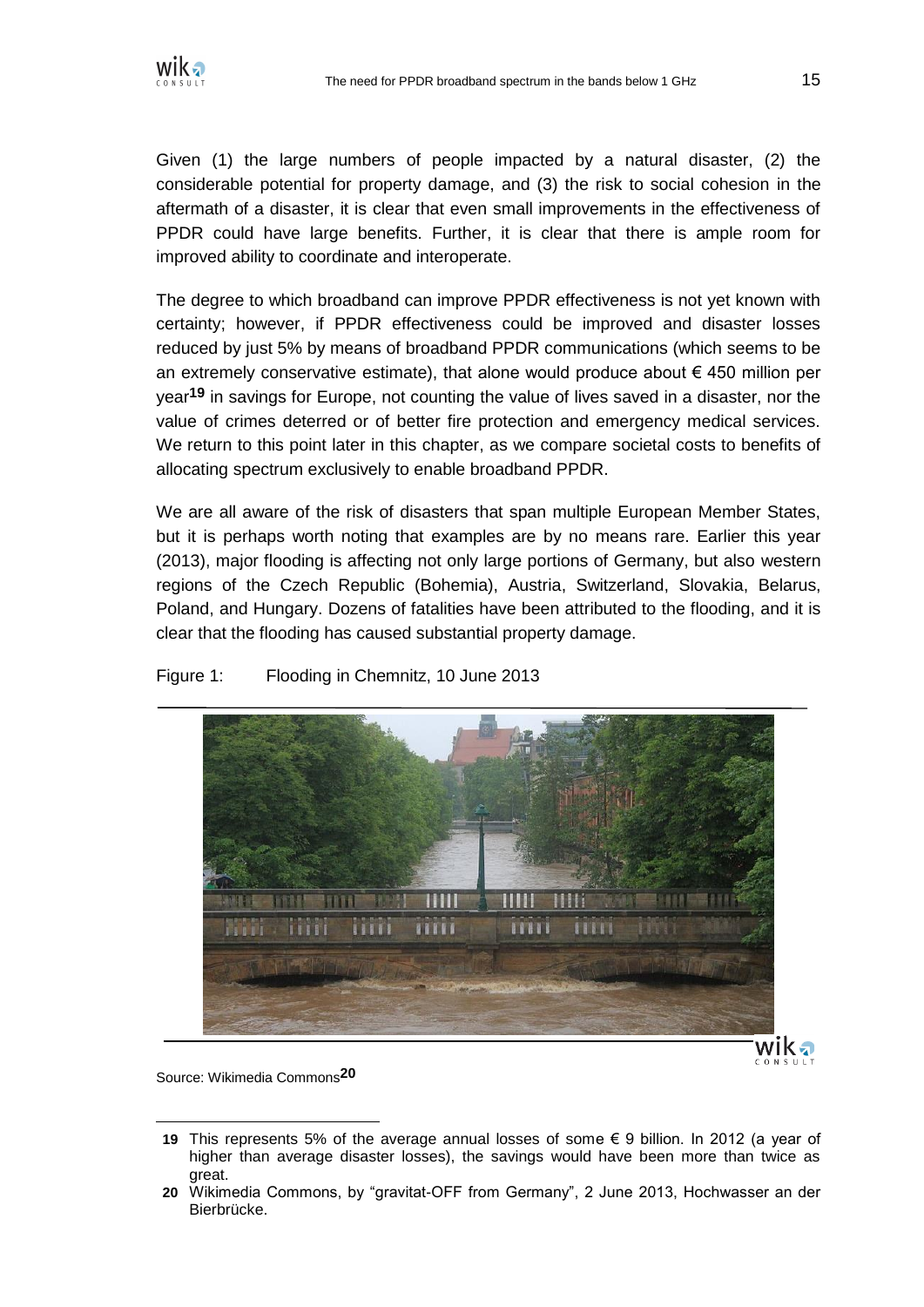

In Marcus and Burns (2011),**21** we also noted that the cost of each violent crime averted through better response capability is far higher than might be expected. A US study (de Lisi et al. (2010)) found that the overall cost of a violent crime – considering not only the negative impact on the victim, but also impacts to the perpetrator, costs to the criminal justice system, and costs imposed on all others who take measures (e.g. increased insurance) to mitigate the risk of becoming victims are enormous. The combined societal socio-economic cost of a single murder was found to be in excess of \$17 million (about € 13.5 million).**22** One can truly say that an ounce of prevention is worth a pound of cure.

Indeed, even though murder is a relatively rare event in Europe compared with some other parts of the world, the aggregate costs are significant. Combining UNODC crime statistics**23** with the estimated costs in de Lisi et al. (2010), the cost per Member State is significant (ignoring for the moment the far greater cost in human suffering). We caution that cross country comparisons of crime statistics is notoriously difficult, not only because of differences in reporting but also because some crimes are under-reported. Having said that, the costs in [Table 5](#page-17-0) are per million inhabitants, and thus would need to be multiplied by the number of millions of inhabitants (e.g. some 80 million for Germany) to compute the total cost to a Member State.

|               | Murders per year per<br><b>100K</b> | Annual cost per million inhabitants |
|---------------|-------------------------------------|-------------------------------------|
| <b>France</b> | 1.1                                 | € 148,242,188                       |
| Germany       | 0.9                                 | € 121,289,063                       |
| <b>Italy</b>  | 1.0                                 | € 134,765,625                       |
| <b>Spain</b>  | 0.8                                 | € 107,812,500                       |
| <b>UK</b>     | 1.2                                 | € 161,718,750                       |
| <b>Poland</b> | 1.1                                 | € 148,242,188                       |

#### <span id="page-17-0"></span>Table 5: Estimated societal costs of homicides

Sources: Homicides from UNODC, cost per homicide from de Lisi et al. (2010), WIK calculations

Against any savings or benefits, one must weigh the costs of allocating spectrum to PPDR usage. For the moment, we consider exclusive allocations, leaving the exploration of shared usage to Chapter [6.](#page-26-0) In our 2010 study for the German government,**24** the largest costs by far proved to be (1) the opportunity cost associated with not using the spectrum allocated to PPDR to some other use such as mobile

**<sup>21</sup>** J Scott Marcus, John Burns et al. (2010): "PPDR Spectrum Harmonisation in Germany, Europe and Globally".

**<sup>22</sup>** Matt DeLisi et al. (2010), "Murder by the Numbers", Iowa State University.

**<sup>23</sup>** UNODC (2012), "UNODC Homicide Chart by Country", at [http://www.unodc.org/documents/data-and](http://www.unodc.org/documents/data-and-analysis/statistics/crime/Homicide_statistics2012.xls)[analysis/statistics/crime/Homicide\\_statistics2012.xls.](http://www.unodc.org/documents/data-and-analysis/statistics/crime/Homicide_statistics2012.xls)

**<sup>24</sup>** J Scott Marcus, John Burns et al. (2010): "PPDR Spectrum Harmonisation in Germany, Europe and Globally".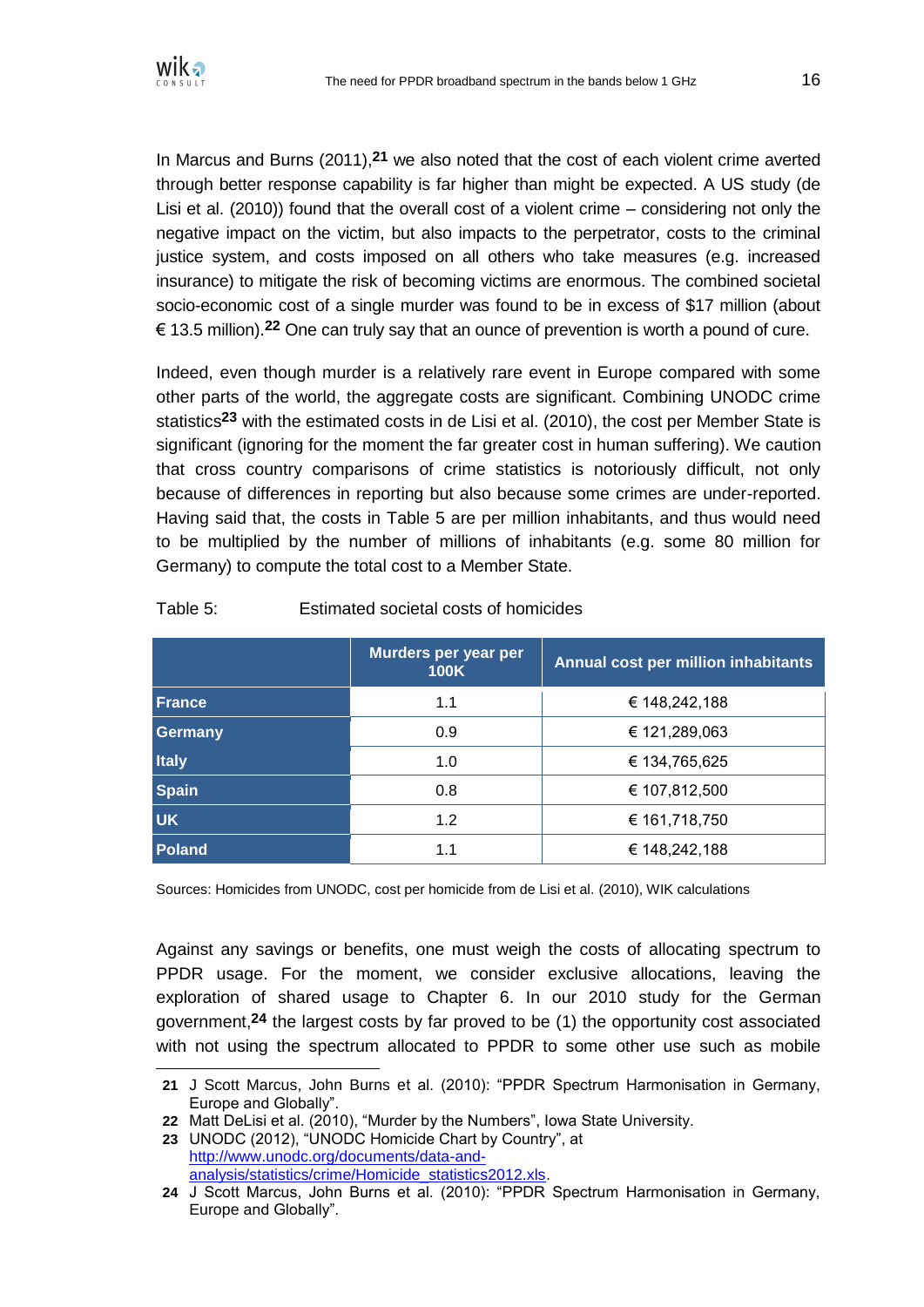

services, and (2) the cost of re-farming the spectrum away from the incumbent use. For spectrum under 1 GHz, we found that the opportunity cost substantially exceeded typical re-farming costs, and that other costs were small by comparison to the opportunity cost.**25** In this case, since the 700 MHz band will presumably be reassigned one way or another, the re-farming costs can be viewed as sunk costs that are irrelevant to the analysis.

The *opportunity cost* is the value that the spectrum would have had if it had been allocated to some high value application other than PPDR (and thus the value that is lost by allocating the spectrum exclusively to PPDR, which must subsequently be compared to the gains to PPDR services). For spectrum under 1 GHz, mobile voice and data services are widely recognised as being high value, and the fact that no buyers seem to be visible who would be willing to pay more than Mobile Network Operators (MNOs) at auctions of sub-1 GHz spectrum supports this view. To an economist, a good measure of value is the price that a knowledgeable buyer is willing to pay. For these reasons, spectrum auction prices paid by MNOs for comparable bands represent a good estimate of the opportunity cost associated with an exclusive allocation to PPDR.

Note that the opportunity cost depends on the highest valued potential use for the spectrum in question, not on the use to which it is being put today. Whether the spectrum is currently used for mobile telephony, or free-to-air broadcasting (as is the case here), or by the military is irrelevant in terms of the opportunity cost.

Given that Member State auctions of digital dividend spectrum in the 800 MHz band are currently ongoing, there is a good base of recent experience with a spectrum band with similar characteristics in terms of coverage, building penetration, and other relevant physical properties.**26** In a recent article, Analysys Mason estimated the market value of 800 MHz spectrum at  $\epsilon$  0.51 per MHz/POP, i.e.  $\epsilon$  0.51 per MHz for each person potentially covered in the geographic area.**27**

**<sup>25</sup>** Marcus and Burns et al. (2010), op. cit.

**<sup>26</sup>** The 700 MHz has somewhat greater coverage than 800 MHz, but for purposes of this rough analysis we will assume the value to be similar to that of 800 MHz.

**<sup>27</sup>** Phillip Bates (2013), 4G spectrum auction in the UK: were the prices paid low or merely average?, Analysys Mason, at [http://www.analysysmason.com/About-Us/News/Insight/4G-spectrum-UK-](http://www.analysysmason.com/About-Us/News/Insight/4G-spectrum-UK-Feb2013/#.UkO98aJBvct)[Feb2013/#.UkO98aJBvct.](http://www.analysysmason.com/About-Us/News/Insight/4G-spectrum-UK-Feb2013/#.UkO98aJBvct) They considered the simple average to be more appropriate than the weighted average (which would have been about 20% higher).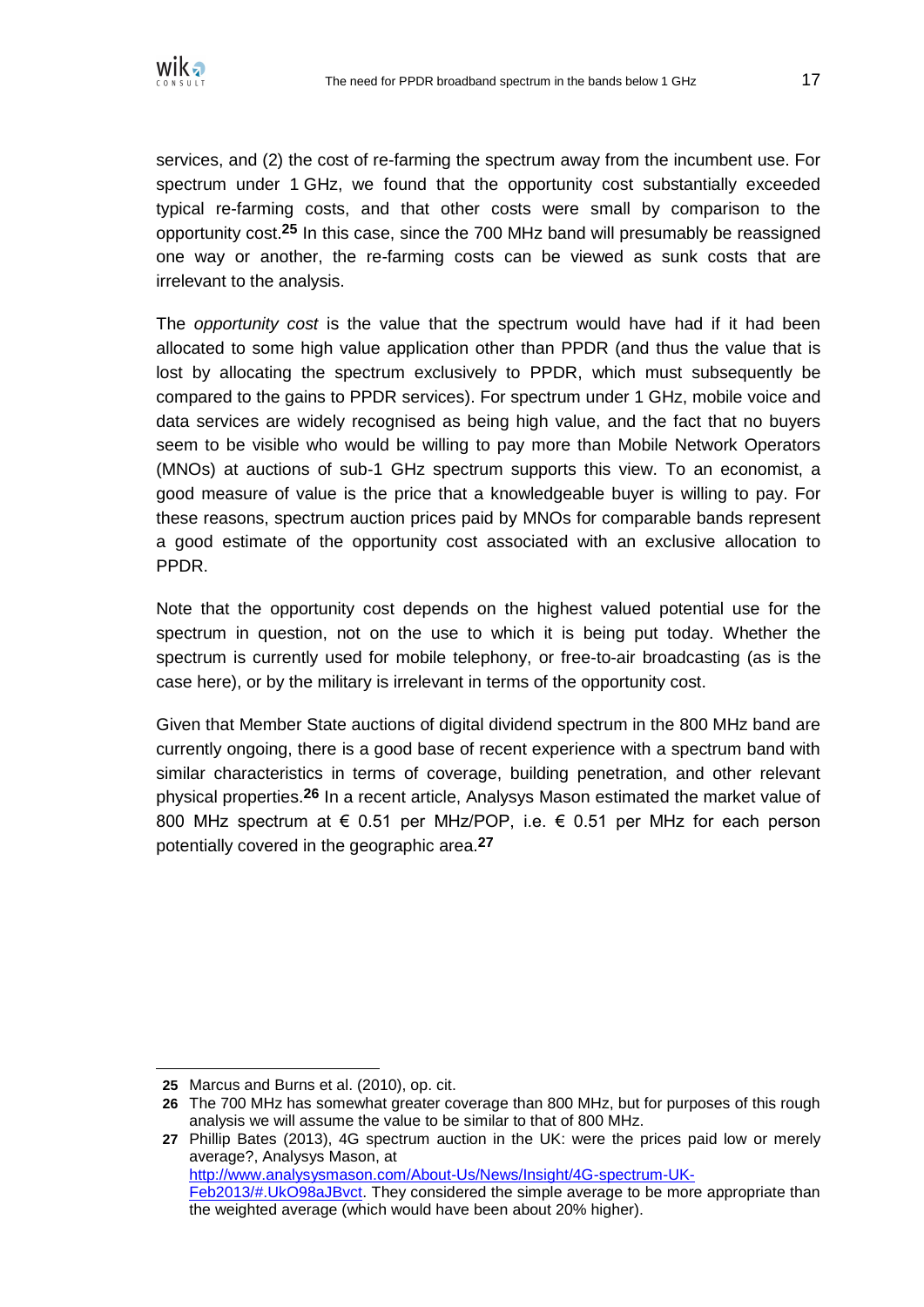



#### <span id="page-19-0"></span>Figure 2: Prices paid in 800 MHz auctions

Source: Analysys Mason (2013)

Key: DE = Germany, DK = Denmark, ES = Spain, FR = France,  $HR =$  Croatia, IT = Italy, PT = Portugal, SE = Sweden, UK = UK.

These results are broadly consistent with those of a 2012 study conducted by Dotecon and Aetha on behalf of Ofcom, the UK Spectrum Management Authority.**28**

If we take the population of the European Union (EU-28) to be 512.2 million, this implies a Willingness to Pay (WTP) on the part of alternative high-value users of  $\epsilon$  5.2 billion for 20 MHz of spectrum in the 700 – 800 MHz range.

In comparing this cost to the benefits of PPDR broadband use, it is necessary to annualise the cost (since this price is for a licence of many years). Spectrum licences acquired at auction could be said to have a typical duration of 15 to 25 years.**29** Assuming a 20 year average licence, and spreading the cost in the simplest straight line way over the 20 years, yields an annual cost of some € 260 million in constant 2012 euro.**30**

 $\overline{a}$ 

**<sup>28</sup>** DotEcon and Aetha (2012), Spectrum value of 800 MHz, 1800 MHz and 2.6 GHz: A Report for Ofcom, July 2012.

**<sup>29</sup>** Cf. Ibid., Table 10.

**<sup>30</sup>** In the interest of simplicity and since the results are clear enough, we ignore in this quick analysis the cost of money, inflation, and numerous other complicating factors.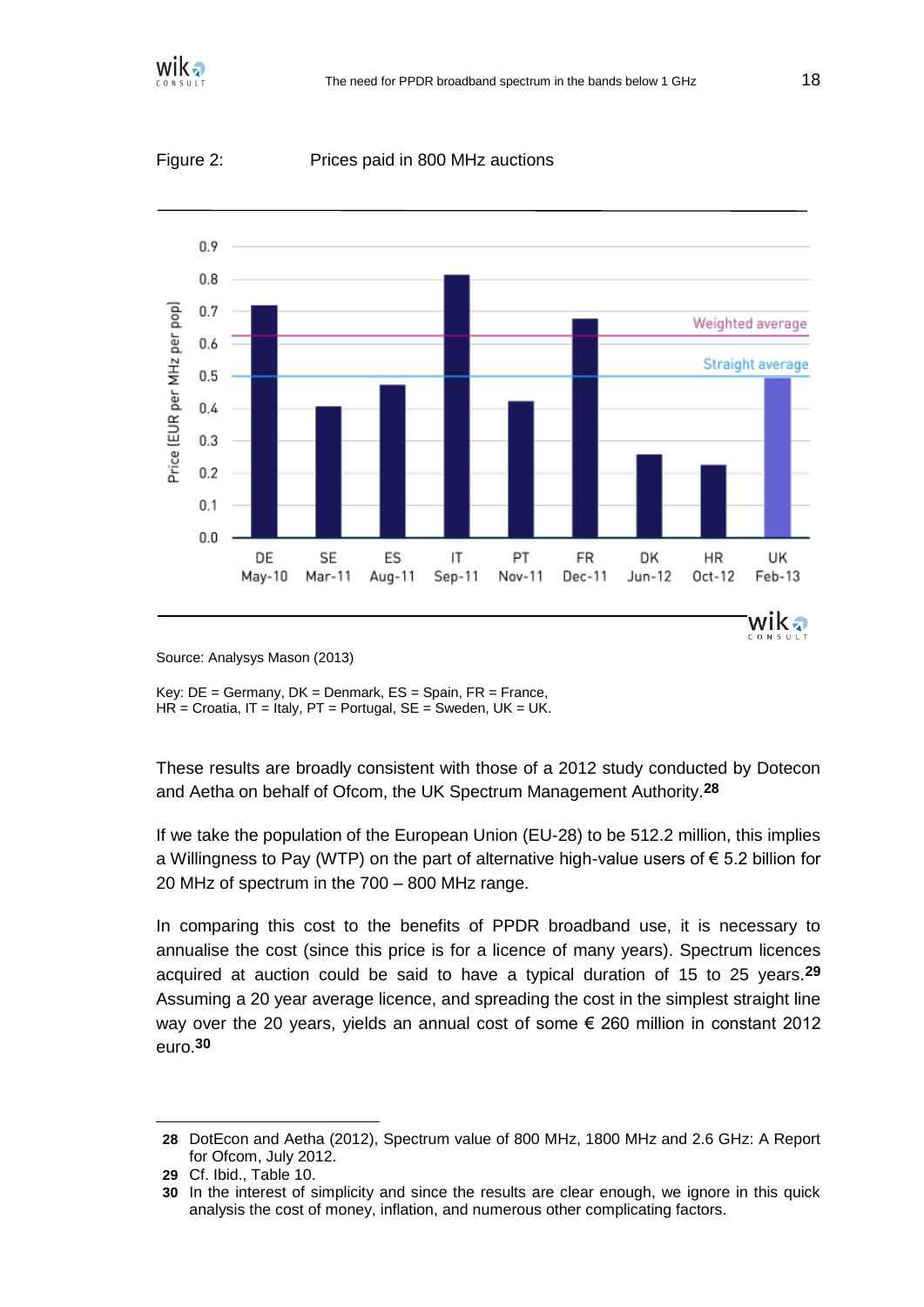

This is unambiguously less cost than the annual benefits (about  $\epsilon$  450 million per year, as noted earlier in this section) in savings for Europe that even a modest 5% improvement in the cost of disasters due to improved effectiveness of disaster relief would generate, without even considering the value of lives saved in a disaster, nor the value of crimes deterred or of better fire protection and emergency medical services.

This European analysis is broadly consistent with a just-completed assessment for the Asia-Pacific region,**31** which found: "On a social cost-benefit basis the benefits of assigning broadband spectrum to dedicated PPDR services on an exclusive basis far outweigh the costs as measured by opportunity cost. There is justification on a costbenefit basis for allocating the spectrum that is considered sufficient for national needs."**32**

 **31** Australia, China, Indonesia, Malaysia, New Zealand, Singapore, South Korea and Thailand.

**<sup>32</sup>** John Ure (2013), "Public Protection and Disaster Relief (PPDR) Services and Broadband in Asia and the Pacific: A Study of Value and Opportunity Cost in the Assignment of Radio Spectrum".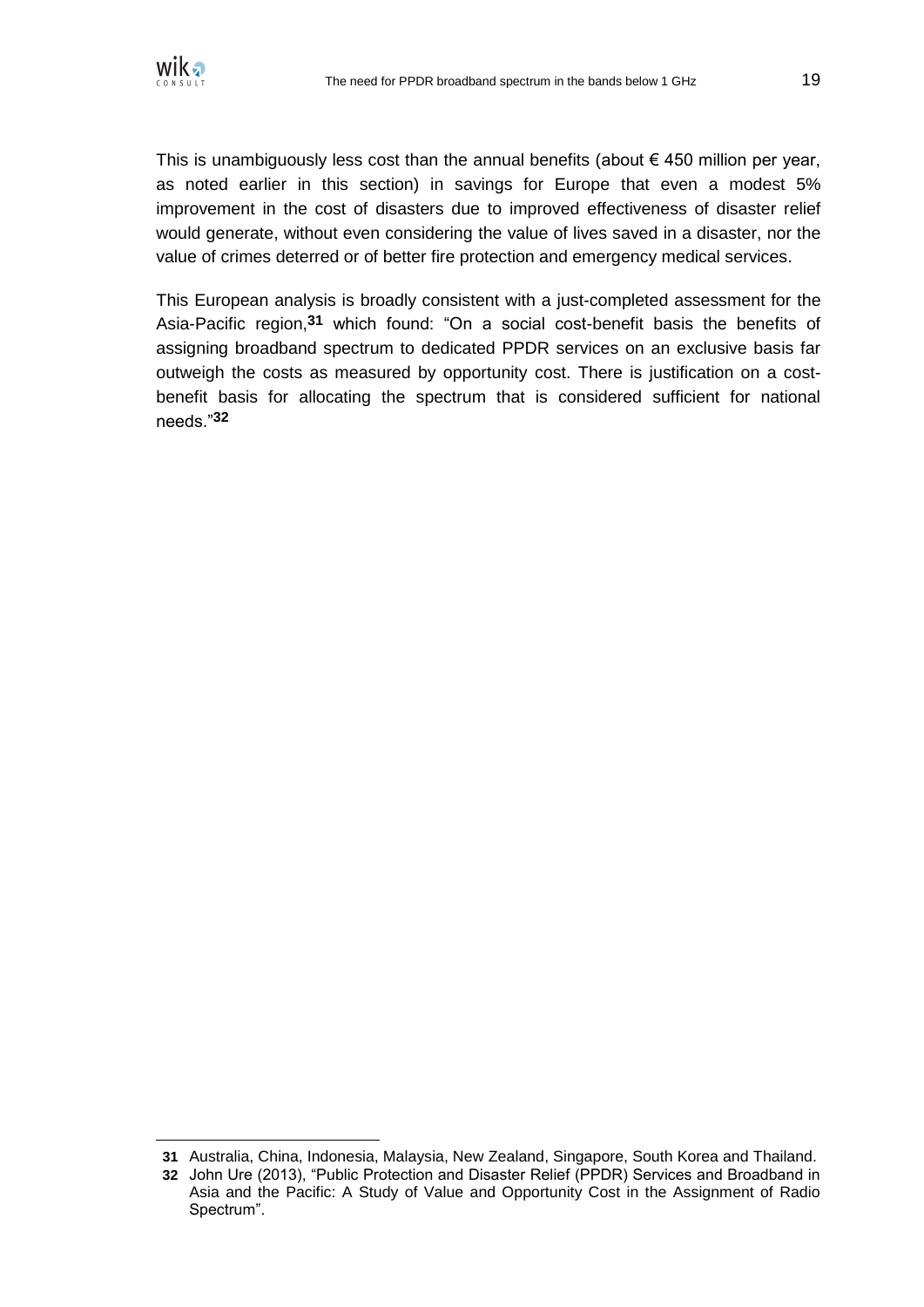

# **4 Available options below 1 GHz**

As previously noted, radio spectrum frequency bands below 1 GHz offer two key advantages for PPDR broadband.

- First, full coverage of the national territory is far more cost-effective in these frequencies.
- Second, spectrum below 1 GHz is vastly superior for building penetration (particularly in dense urban areas with a high proportion of concrete and steel structures), which is often required for PPDR.

It has been well understood for many years that there are only two potential options for harmonised spectrum below 1 GHz that are realistically available in Europe: (1) somewhere in the NATO bands (for those countries where NATO operates); or (2) spectrum that will be freed by over-the-air broadcast as a result of the Digital Dividend.**33** *Nowhere else under 1 GHz could spectrum be found that could be harmonised, either at European or at global level.*

Realistically, the NATO bands are not a very attractive or practical option. First, NATO is subject to its own increased spectrum demands for many of the same reasons as PPDR (new bandwidth-hungry applications; video from the field to headquarters; helmet cameras; and unmanned vehicles on land, sea and air). Second, NATO is strongly disinclined to give up the spectrum, and it would be nearly impossible for any national government or international body to require them to do so. Third, those bands are not adjacent to existing LTE bands, which would probably have implications for antenna design and perhaps for other aspects of equipment design.

This last point is worth dwelling on. At this point, it is fairly clear that LTE will be the preferred technology choice globally for PPDR broadband. Antenna design greatly benefits if the spread of the frequencies from the mid-point is not more than about 10%.**34** This argues that it would be advantageous for PPDR sub-1 GHz spectrum to be adjacent to or encapsulated within designated LTE bands.

 $\overline{a}$ **33** There has also been some interest in the 410-470 MHz range, but it would be difficult if not impossible to achieve harmonised conditions (to say nothing of a harmonised band) in this range.

**<sup>34</sup>** This follows from the analysis of the bandwidth and performance limitations of small antennas that was first developed many years ago by Chu and subsequently further refined by Harrington and MacLean. Chu and Harrington developed a specific relationship that defines the maximum available bandwidth for a small two-pole antenna. MacLean determined that the theoretical minimum Q factor for a small antenna (i.e. where the antenna size is smaller than a wavelength at the operational frequency). See Chu, LJ, "Physical Limitations on Omni-Directional Antennas," *Journal of Applied Physics,* Volume 19, pg 1163, December 1948; Harrington, RF, "Effect of Antenna Size on Gain, Bandwidth, and Efficiency," *Journal of Research of the National Bureau of Standards*, Volume 64-D, pg 1, January/February 1960; and MacLean, J.S.: 'A re-examination of the fundamental limits on the radiation Q of electrically small antennas', *IEEE Trans Antennas Propagat.*, 1996, 44, pp. 672–676.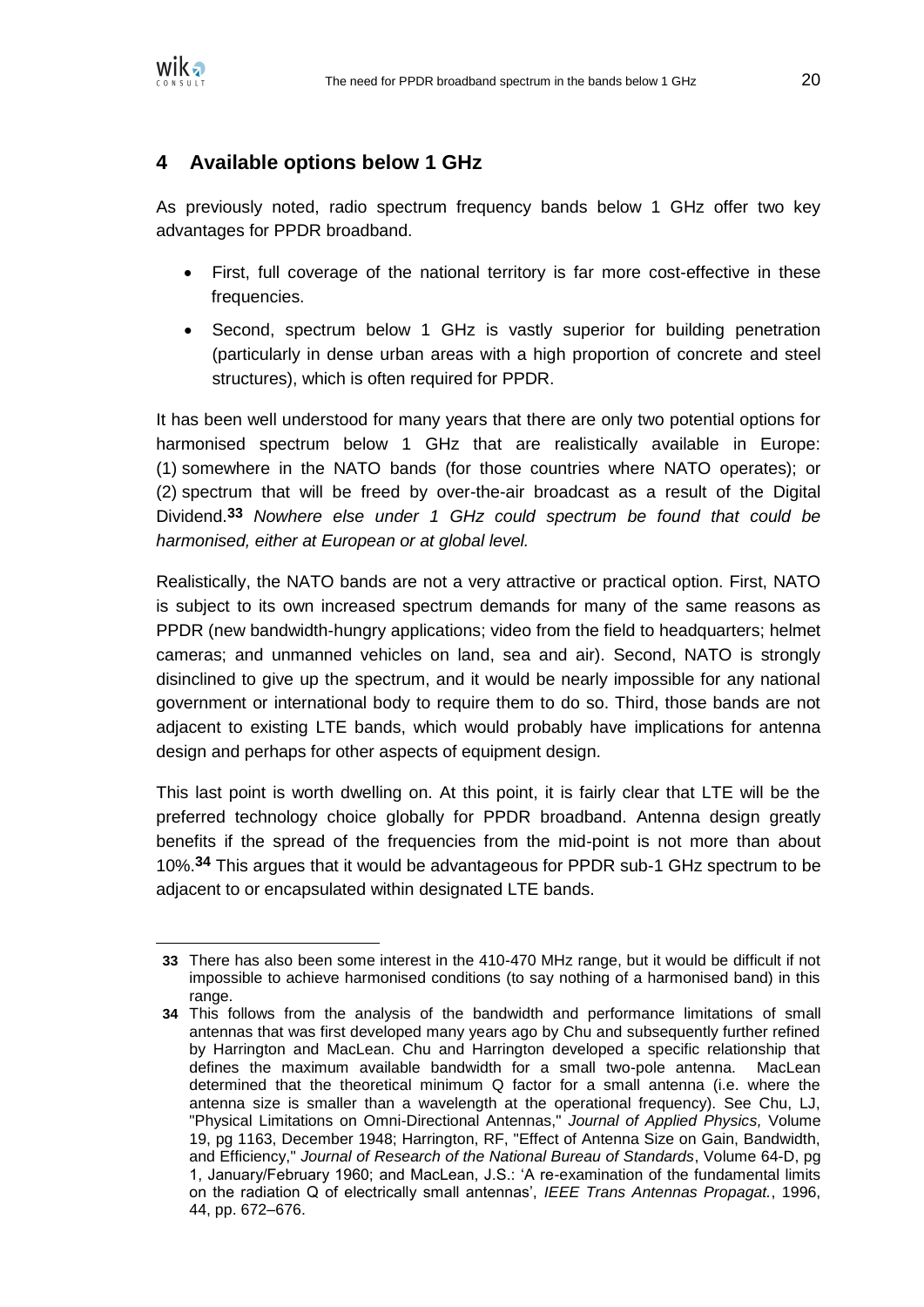

There are analogous advantages for the design of end user equipment. As Paul Jacobs, CEO of Qualcomm, recently explained: "[T]here are already over 30 LTE frequency bands around the world ... Having so many different frequency bands creates difficulties for the development and design of LTE devices. In particular, the front end of the phone – the components that manufacturers place in between the antenna and the digital modem – requires discrete band-specific components for each and every operational frequency in a phone. In today's sleek smartphone designs, an OEM simply runs out of printed circuit board area before it can fit in all the front end components and may need up to 10 or more versions of each LTE handset design in order to sell a particular phone model around the world."**35**

Much of our analysis in this study is in the context of a harmonised spectrum band or pair of bands and a dedicated PPDR network at the national / Member State level; however, it is already clear that some Member States will prefer other arrangements, and it is also uncertain that a harmonised band within the European Union, to say nothing of the full range of the CEPT, is achievable.

With that said, the considerations already noted regarding antenna design and manufacturing economies of scale apply with even greater force:

- In countries where there is a desire to use commercial LTE for non-missioncritical services, together with a dedicated network using LTE technology for mission-critical PPDR applications;
- In countries where there is a desire to use commercial LTE for lower risk areas, together with a dedicated network using LTE technology for higher risk areas; or
- In countries where there might be a desire to make PPDR spectrum available for commercial LTE use (see Chapter [6\)](#page-26-0), since handsets for commercial consumer use would have to support the PPDR band in question.

In previous work, our colleagues suggested using spectrum from the first Digital Dividend;**36** however, there was at the time no general consensus that more spectrum was needed for broadband PPDR. That ship has sailed.

With a second Digital Dividend coming as a result of the WRC 2012 decision, there exists another opportunity to drive a political consensus or compromise that would require or at least permit the use of 700 MHz spectrum for broadband PPDR. An allocation somewhere between 694 and 790 MHz seems to us to be the most promising range for the establishment of harmonised conditions for spectrum below 1 GHz for PPDR broadband today. If a harmonised band cannot be achieved, then a tuning range should be considered. Countries wishing to implement broadband PPDR according to national needs would then be able to freely choose the required LTE spectrum blocks from within that range without sacrificing the seamless roaming capabilities as called for

 $\overline{a}$ 

**<sup>35</sup>** Frédéric Pujol (2013), Interview with Paul E. JACOBS, Qualcomm's Chairman & CEO *Communications & Strategies* No.90, second quarter 2013.

**<sup>36</sup>** Kenneth Carter and Val Jervis (2007), "Safety First".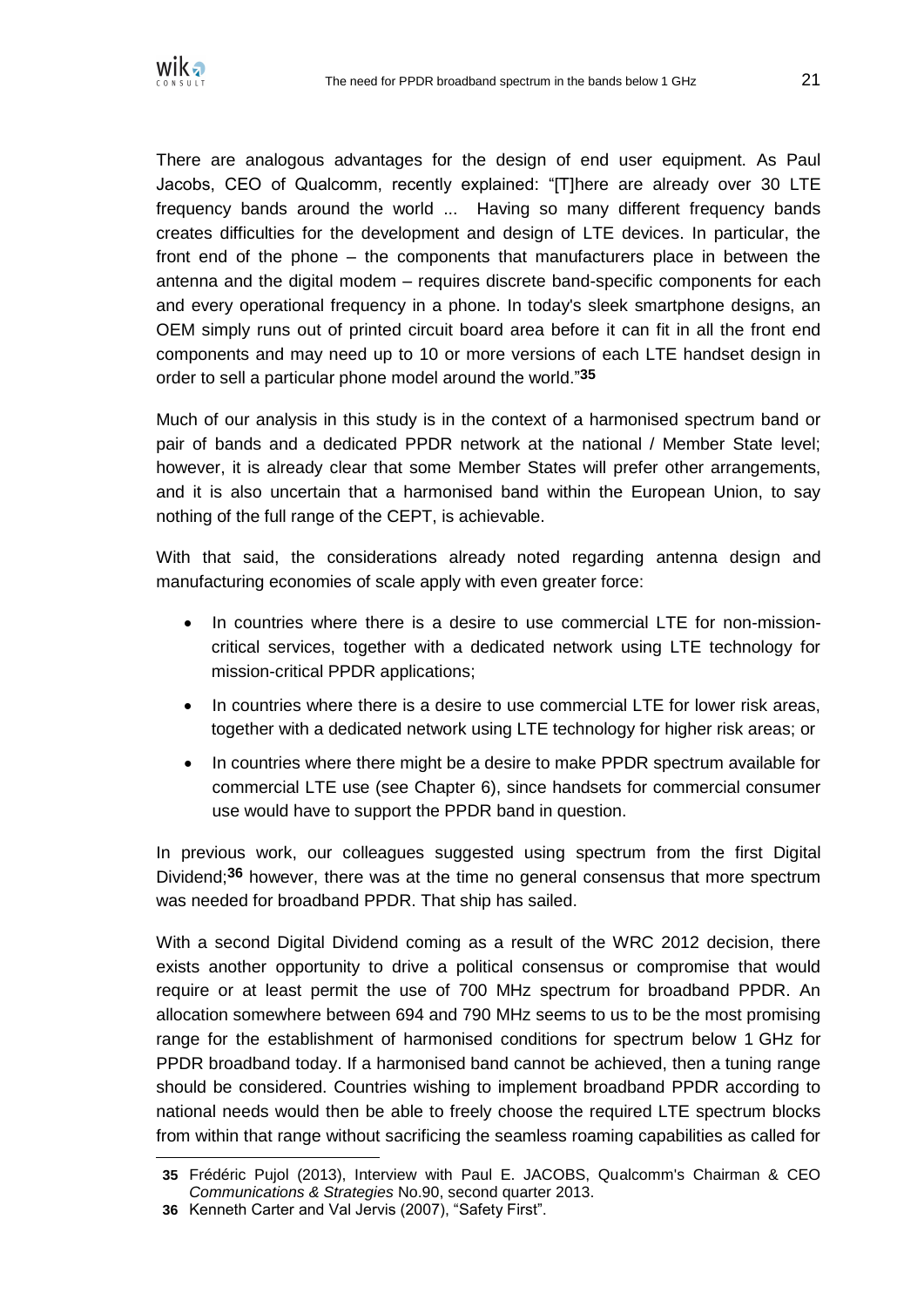

by the Commission in the RSPP. The LTE technology would then allow PPDR terminals to find and connect with the available PPDR network without the need for a single strictly harmonised band across the EU, or in all 48 CEPT Member countries.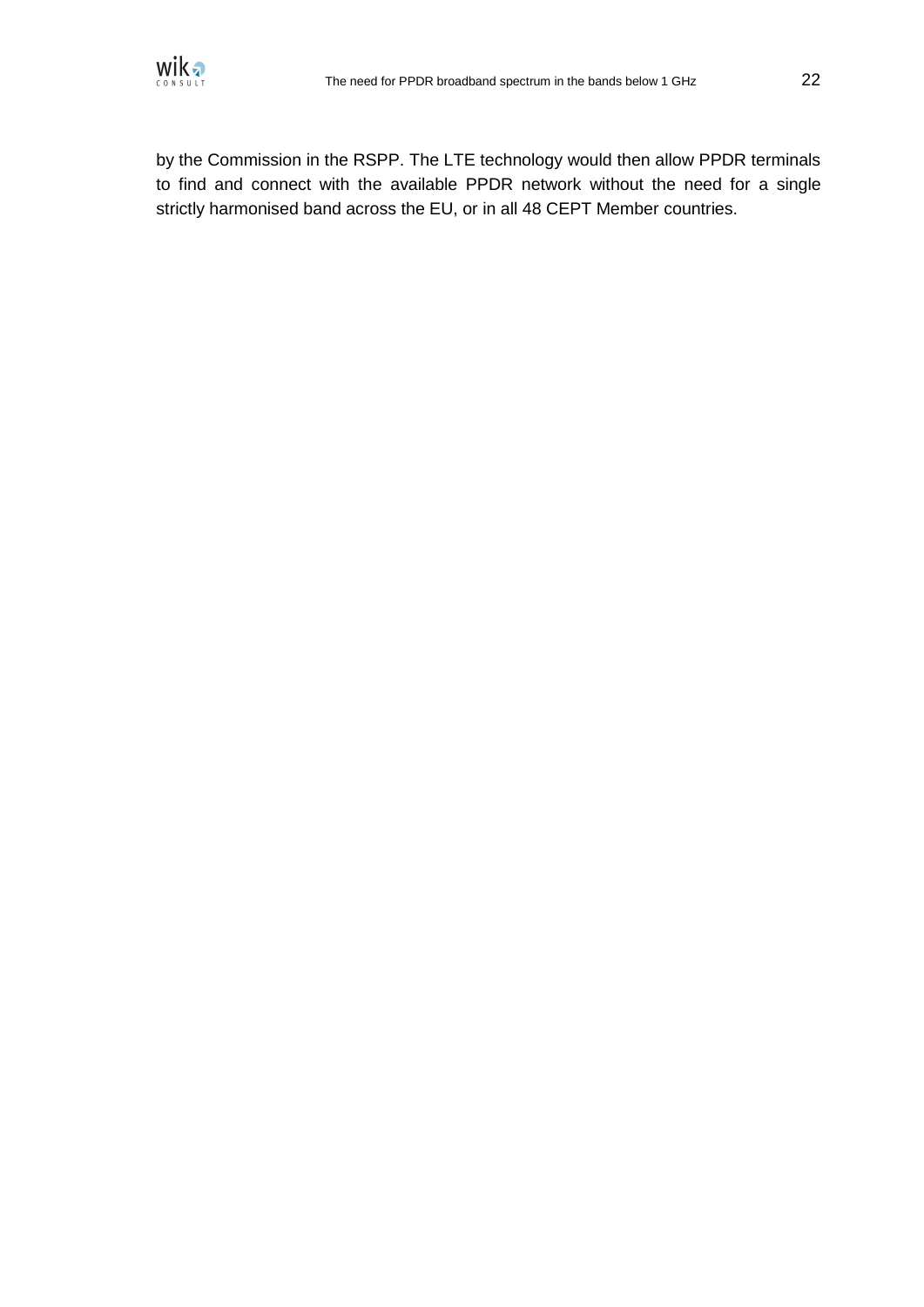

## **5 Why auctions should not be used to assign PPDR spectrum**

Perhaps the most important innovation in spectrum management in the past twenty years has been the widespread use of market mechanisms, and especially of auctions, to make spectrum assignments. From a spectrum management perspective, the purpose of an auction is to ensure that spectrum is assigned to the user who values it most.**37** It is assumed, other things being equal, that the highest bidder will also tend to be the party with greatest ability and motivation to put the spectrum to use in a way that benefits society.

When determining spectrum assignments among commercial entities, the use of auctions seems to work well (assuming that the auction itself is well designed), and the use of auctions is widely felt to be superior to the purely administrative assignment that was often done in the past. There are many instances, however, where auctions are not used to assign spectrum. Auctions have hardly ever been used for PPDR spectrum, and in our view with good reason.**38**

An auction cannot properly reflect the value of PPDR spectrum due to *fragmentation and transaction costs within the PPDR community*. When commercial Mobile Network Operators (MNOs) participate in a spectrum auction, they are typically looking to deploy service over the full national territory. In other words, their territory is aligned with that of the auction. By contrast, PPDR providers tend to be highly fragmented, both geographically across the national territory, and functionally (e.g. police, fire, emergency medical, and more). The economic transaction costs associated with aggregating their demand are usually prohibitive. As a result, they cannot bid what the spectrum is really worth to them.

Spectrum auctions achieve good results where the rights associated with the licence are clear, and where the spectrum will be put to effective commercial use. The business case for the service in question provides a basis on which to estimate the value of the spectrum that can be used to provide the service. Conversely, for a service that is not commercially offered, such as PPDR, there is no inherent way to know what value should be assigned to the spectrum at auction. Governments would need to assess the value of the property and human life that they seek to protect, and (especially in the case of disasters) the risks to which they are subject. This is not easy! In the end, it is unlikely that they would place the right bids.

Governments routinely acquire goods and services to meet societal needs. They buy battleships and paper clips, police cars and ambulances. Some might argue that governments should purchase PPDR broadband spectrum at auction, just as does any commercial party who needs spectrum. In this case, however, an auction would not generate the societally optimal result.

**<sup>37</sup>** Ronald Coase (1959), The Federal Communications Commission.

**<sup>38</sup>** The notable exception is the US FCC's failed "D Block" auction.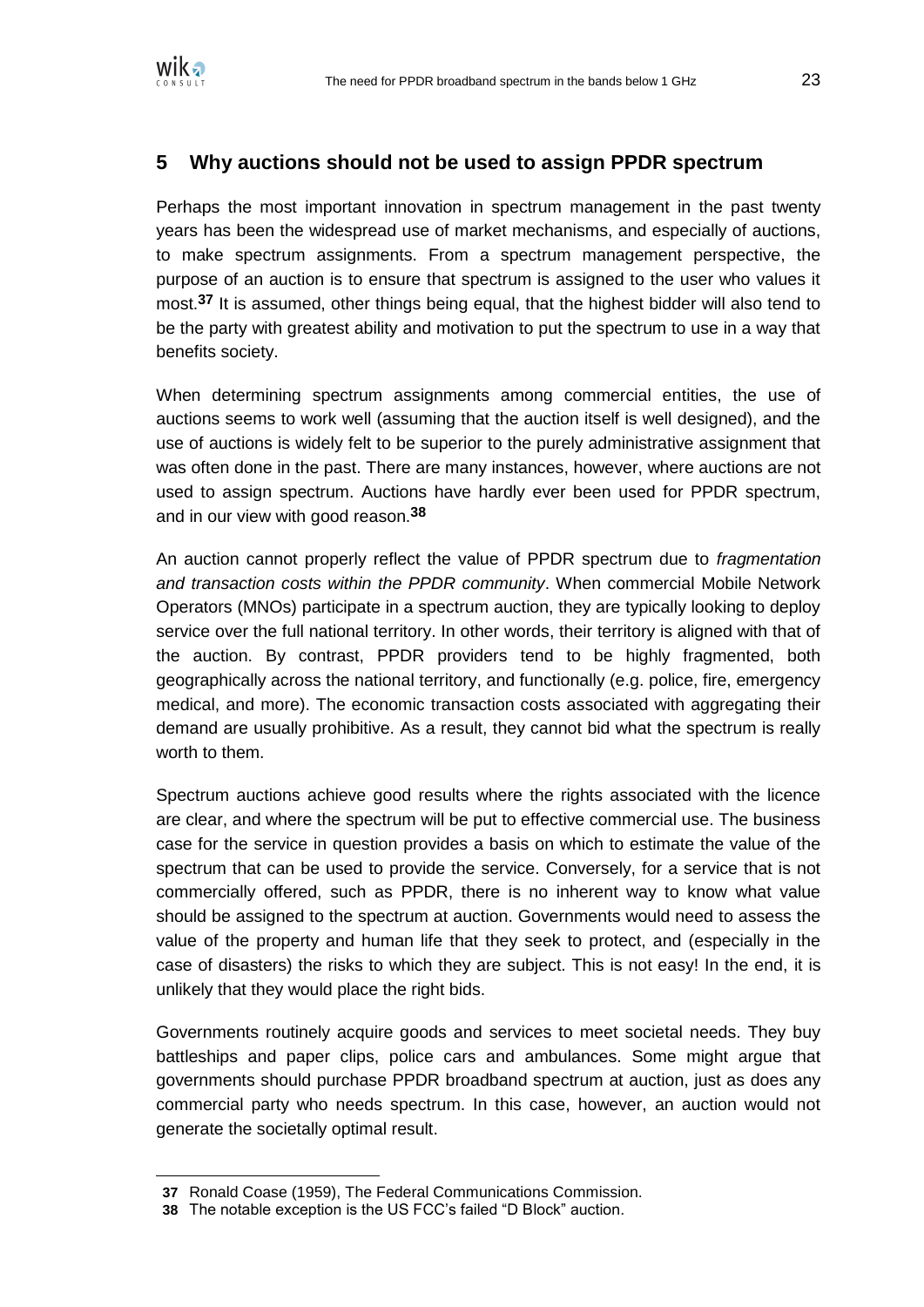

As noted previously in this study, and as substantiated by other studies throughout the globe, the societal benefits that would accrue to the allocation of a minimum of 2 x 10 MHz of broadband spectrum below 1 GHz to PPDR broadband exceed the value that the spectrum could be expected to bring in an auction (which is a crucial measure of the opportunity cost of choosing not to allocate the same spectrum for commercial mobile use); however, it is exceedingly unlikely that governments would recognise the need to bid enough themselves if there were a way to do so, and even less likely that they could individually coordinate their actions so as to achieve a harmonised band or tuning range across all of Europe.

For analogous reasons, secondary market mechanisms such as spectrum trading or, in this case, possible use of *Administrative Incentive Pricing (AIP)* provide only a limited indication of the true value of the spectrum. As countries that implement AIP well know, AIP can be useful in making proper trade-offs between spectrum cost and equipment cost when a new system is procured; however, AIP is of little value for subsequent corrections, because it is generally impractical either (1) to allow the agency in question to apply economic savings to, for example, hiring more troops or buying more tanks, or (2) to reflect such revenues in the compensation of the public servants who make the decisions to sell or lease otherwise underutilised public spectrum. Again, requiring PPDR organisation to acquire spectrum through commercial arrangements is unlikely to be efficient, and very unlikely to produce the harmonised conditions that are called for here.

For all of these reasons, PPDR spectrum has tended historically to be provided under administrative assignment, and rightly so in our view.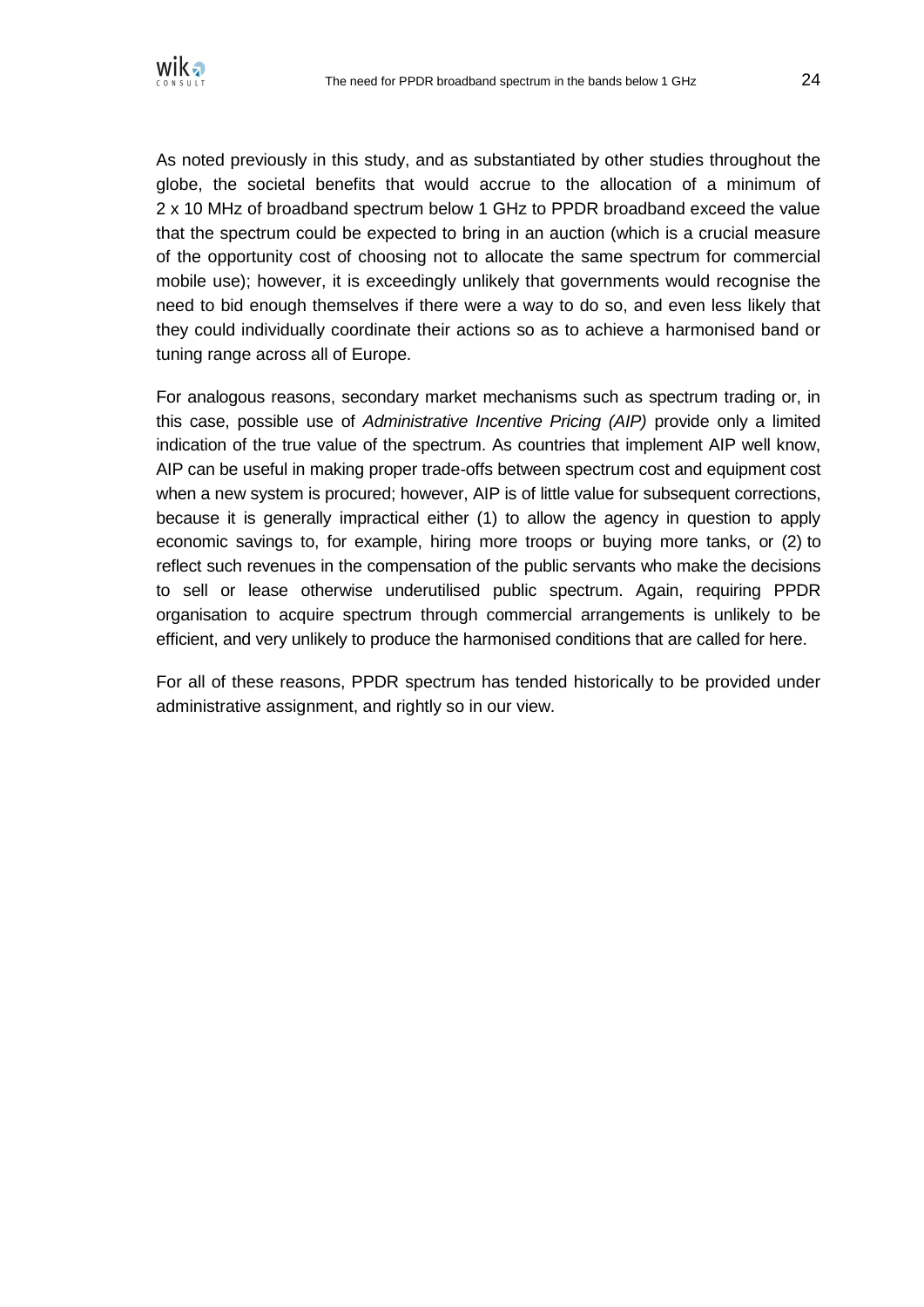

## <span id="page-26-0"></span>**6 Shared use of spectrum for PPDR and commercial LTE**

While we believe that a case has been made for a minimum of  $10 + 10$  MHz of broadband spectrum to be allocated to public safety for dedicated use throughout the region,**39** we also believe that consideration should be given to broadband PPDR spectrum allocation policies which recognise possible use of primary/secondary allocation and/or by sharing arrangements to address the unique circumstances amongst different countries and how PPDR broadband spectrum should be allocated and used.

- Most countries are likely to wish to have dedicated networks that are entirely capable of handling requirements for PPDR broadband applications. This enables reliance on dedicated PPDR networks having greater resilience, reliability, coverage, and security than those of commercial networks, as well as enabling local control and dynamic prioritisation.**40**
- Some countries may consider allocating spectrum for shared use between the PPDR and commercial usage. If this is the only spectrum available for PPDR broadband within a country, it would be critical for PPDR to have primary use of a sufficient quantity of the spectrum. As shared access technology evolves, it could be possible, however, for PPDR to selectively relinquish access to some PPDR spectrum for commercial use during periods of low stress (using for instance the *Authorised Shared Access [ASA]* model).**41**
- Some countries may wish to place full reliance on the use of commercial mobile networks, including broadband. This may reflect a desire for auctions revenues, scepticism regarding PPDR broadband requirements, together with a view that commercial networks are sufficient to meet public safety requirements.

Most PPDR provider organisations have a strong preference for a dedicated network (e.g. current use of their own TETRA or TETRAPOL networks) for their mission critical service in combination with a commercial mobile service for non-essential communication.**42** Reasons for this preference include:

 $\overline{a}$ **39** As noted in Section [2.2,](#page-11-0) the estimate does not include voice communication, Direct Mode Operation (DMO), Air-Ground-Air (AGA), or ad hoc networks; moreover, the needs of high demand countries such as Germany may be greater.

**<sup>40</sup>** See also NPSTC, Public Safety Communications Assessment 2012-2022: Technology, Operations, & Spectrum Roadmap, Final Report, 5 June 2012.

**<sup>41</sup>** See for instance Ingenious Consulting Network (2010). "Authorized Shared Access (ASA): An evolutionary spectrum authorization scheme for sustainable economic growth and consumer benefit"; and Antonio Nicita and Maria Alessandra Rossi (2013), "Spectrum Crunch vs. Spectrum Sharing: Exploring the 'Authorised Shared Access' Model", *Communications & Strategies* 90, 2nd quarter 2013 (forthcoming).

**<sup>42</sup>** See for instance TCCA (2013), Future Broadband Spectrum needs for PPDR: Communiqué from Roundtable discussion, 23 May 2013. "The PPDR user and operator representatives [at the London meeting] supported the view that it is essential for governments' organisations to control enough dedicated and harmonised spectrum in order for their organisations to deliver service to society. The robustness, availability and security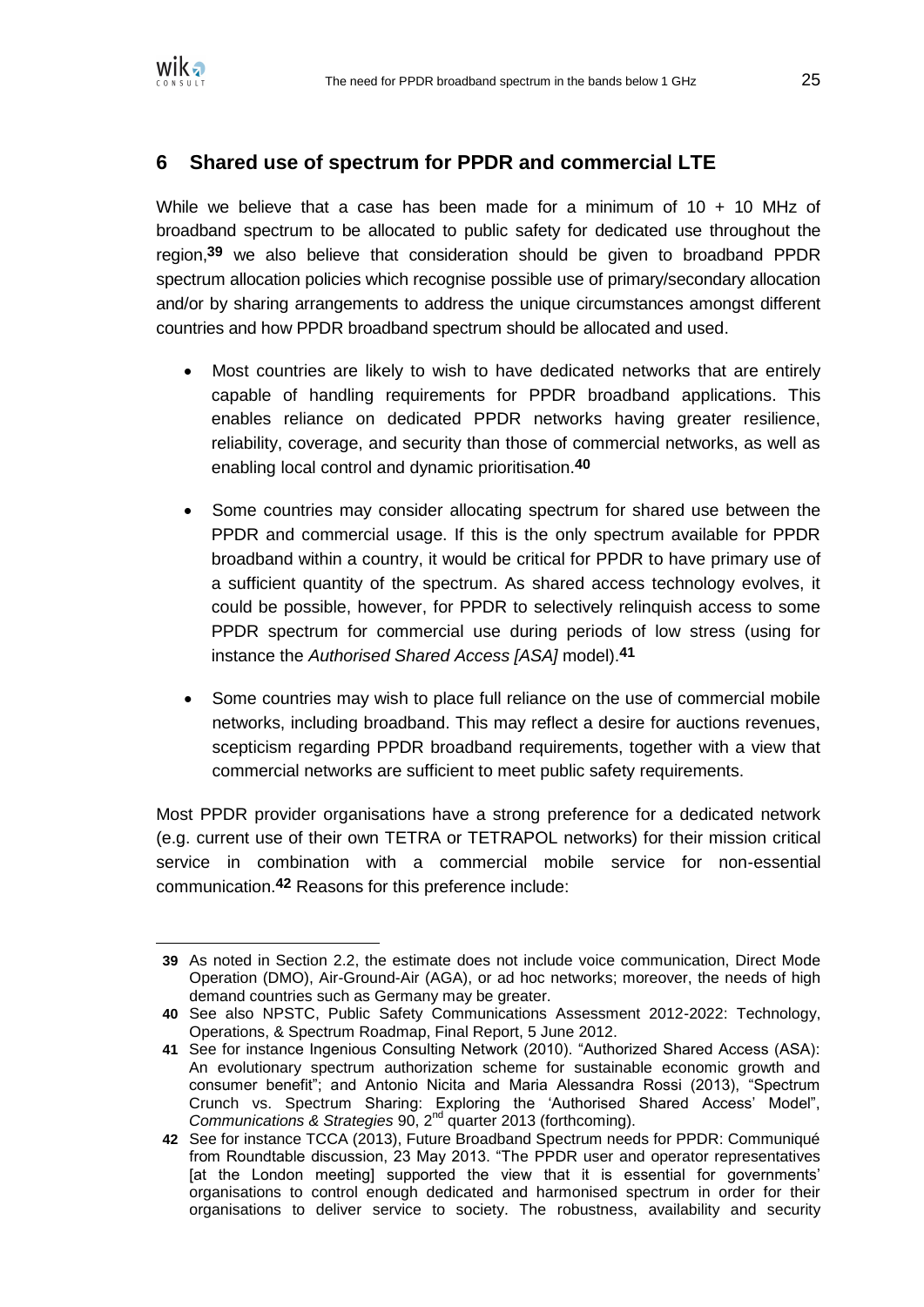

-

- Dedicated PPDR networks can be designed for greater *robustness* than commercial networks. Robustness is related to reliability, but it is not exactly the same thing. Robustness also entails the ability to continue to operate in the face of stress (such as flooding, severe weather, earthquake, power outage, or civil disorder). A commercial mobile network is designed to remain operational a high proportion of the time, but typically has limited ability to operate in the face of flooding or loss of power (typically batteries are provided at cell sites, for instance, but no power generators). Times of stress are precisely the times when the continued and reliable operation of a PPDR network is most needed.
- Commercial networks tend to be subject to heavy overload during a disaster or crisis. These tend to be precisely the times when it is most critical for PPDR personnel to have reliable communications. PPDR professionals are deeply concerned about the high likelihood of overload, and lack of prioritisation, in commercial networks.**43**
- Reliable operation at times of stress requires conscious planning at all levels, including personnel planning. Network operations personnel need to be deployed where they are needed, rather than remaining with their families (where they would typically prefer to be at a time of stress). The chain of command and a wide range of operational issues need to be carefully planned. It would be exceedingly difficult to manage such arrangements solely as a matter of contract with a conventional mobile network operator.

#### <span id="page-27-0"></span>Food for thought 3: Mobile networks fail during a power outage**44**

The regular public telephone network generally kept working after the power went out in parts of six states yesterday afternoon, but the cellular systems in affected areas were often unable to cope.

Wireless network operators said their networks were unable to handle the heavy traffic as large numbers of people simultaneously tried to reach friends, family and business associates. But the lack of electricity or the failure of backup power systems at cellular transmitter stations and traffic switching centers were also partly to blame. While the transmitter stations typically have battery backup power, the batteries may not last more than a few hours.

requirements of Mission Critical Operations cannot be ensured relying on commercial spectrum."

**<sup>43</sup>** These concerns are discussed in NPSTC, Public Safety Communications Assessment 2012-2022: Technology, Operations, & Spectrum Roadmap, Final Report, 5 June 2012. "Responders repeatedly expressed concern over the lack of data priority on commercial systems, as well as inconsistent coverage for public safety needs."

**<sup>44</sup>** Matt Richtel and Simon Romero (2003), The Blackout ff 2003: Communicatoins; When Wireless Phones Failed Because of Heavy Use, Callers Turned to Land Lines, New York Times, 15 August 2003.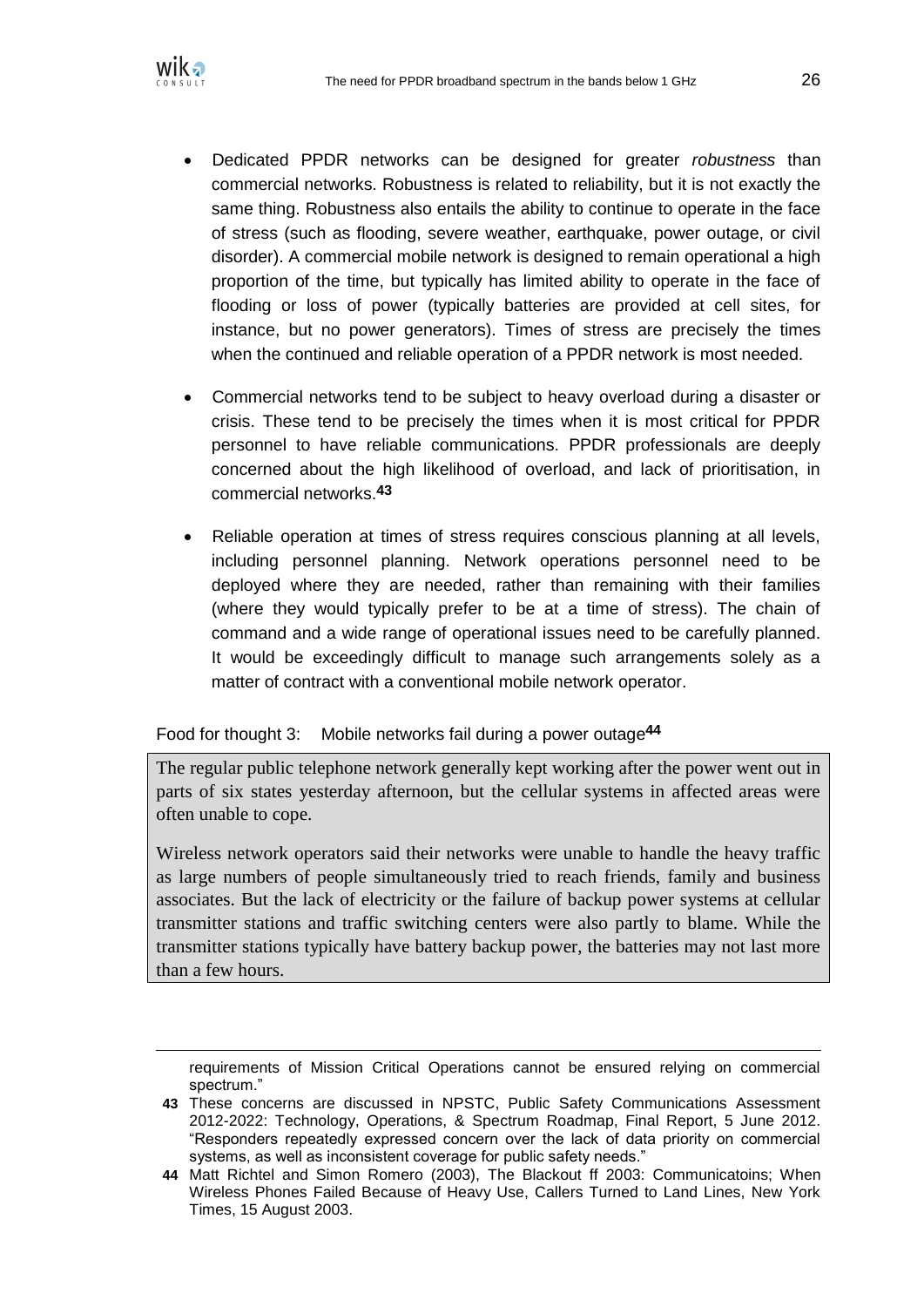The land-line telephone network, which is built with backup power through the system and sends a small electrical current to each phone, continued operating, although spikes in calling volume sometimes caused callers to encounter fast busy signals. Verizon, the main telephone provider in the Northeast, said that in the first hour after the power failure, call volume was 300 percent above normal levels in the metropolitan New York City area.

With that said, one could envision multiple models for allocating and assigning spectrum so as to permit varying degrees of flexibility between PPDR use and commercial use by an MNO. Possible scenarios include:

- **Inflexible:** Fixed (dedicated) assignment of bands (nominally 2 x 10 MHz) to broadband PPDR. ECC Report 199 concludes that this is likely to be sufficient to meet PPDR day to day (PP1) needs in most countries, and to provide basic support for special events (PP2), but provides no ability to use more spectrum at times of stress (e.g. disasters (DR)), nor does it permit unused spectrum to be put to use at times of low activity.
- **Flexible:** Fixed assignment of bands (nominally at least 2 x 10 MHz) to broadband PPDR, but the PPDR operator has the option to sub-licence rights of use to any portion of the bands that is unused (based on time or geography) pursuant to an ASA arrangement. This may or may not be combined with subcontracting operation of the PPDR network to the same entity, subject to suitable contractual conditions. This type of arrangement permits unused PPDR spectrum to be put to use by commercial operators at times or locations of low PPDR activity; however, it provides no ability for commercial operators to use the spectrum when and where needed by PPDR.
- **Highly flexible:** Fixed assignment of somewhat larger bands (such as 2 x 20 MHz) to broadband PPDR. The PPDR operator sub-licences rights of use for a substantial portion of the bands (e.g. 2 x 10 MHz) pursuant to an ASA arrangement, but with rights to reclaim them only under limited circumstances (such as a declared emergency). The PPDR operator would retain priority use of the bands under normal circumstances, but would again sub-licence rights of use to any portion of the bands that is momentarily or geographically unused pursuant to an ASA arrangement. Again, this might be combined with subcontracting operation of the PPDR network to the same entity, subject to suitable contractual conditions. These arrangements permit unused spectrum to be put to use by commercial entities at times and locations of low PPDR activity, in addition to providing commercial entities the ability to use substantially more spectrum at times of stress.
- **Inflexible and inadequate:** No fixed assignment of bands to broadband PPDR. This would leave broadband PPDR fully dependent on commercial MNOs, or existing TETRA/TETRAPOL networks that are insufficient to meet projected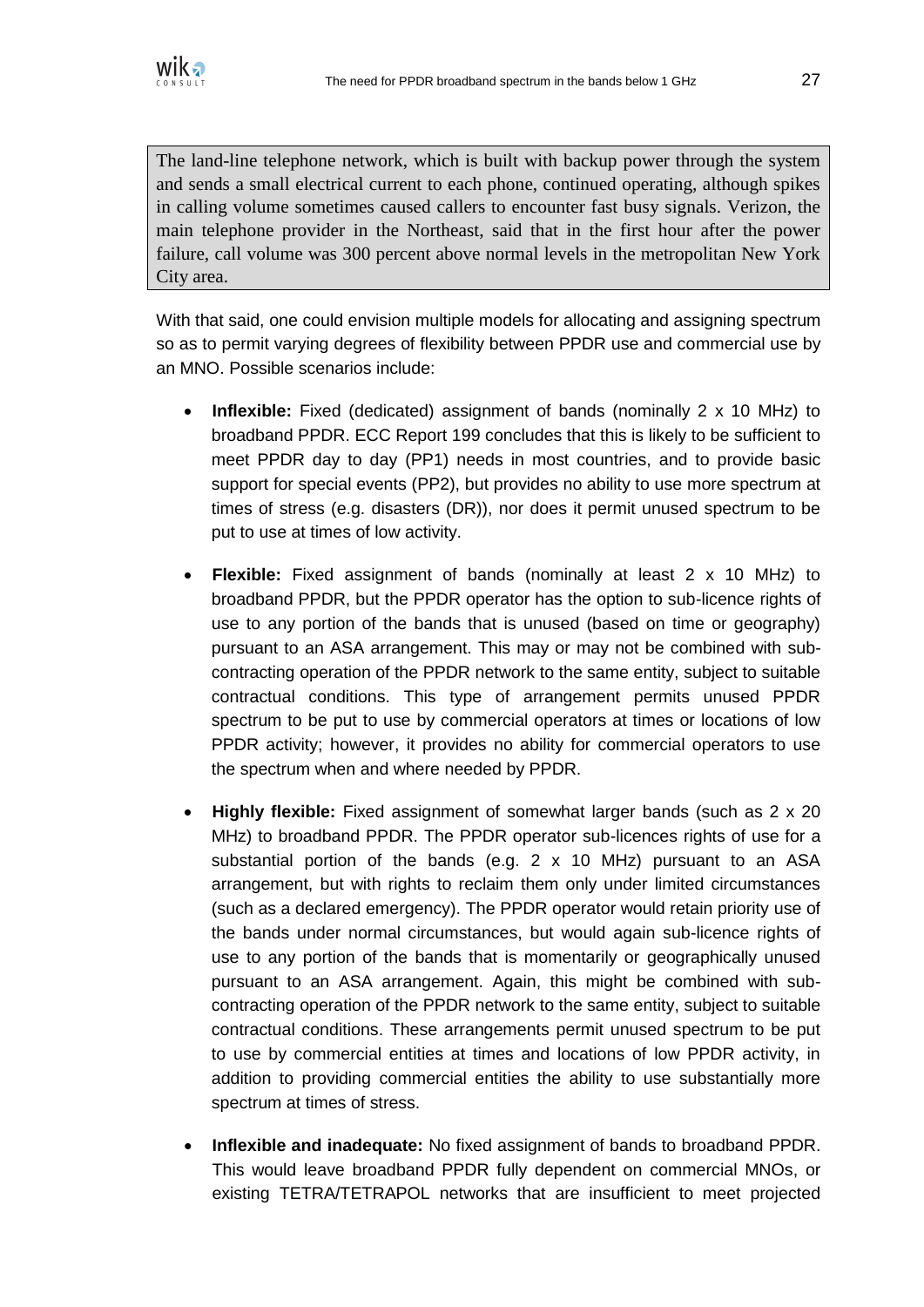

needs for broadband PPDR. A significant risk is that even if such arrangements might superficially appear adequate on a day to day basis, they would likely collapse under stress.

ASA arrangements could in principle be quite flexible, allowing use to be managed by geographic location, by time of day, or in this case depending on whether some natural or man-made disaster was in progress. In practice, the ASA arrangements that we propose here would be quite complex; however, we are of the view that they are manageable.

The reader will naturally wonder how this approach compares to efforts in the United States to provide a spectrum band preemptible by PPDR as part of its "D Block" auction. The US FCC attempted to "… award a nationwide 10 megahertz commercial licence in the Upper 700 MHz … Block to the winning bidder once it has entered into a Commission-approved Network Sharing Agreement … with the [corporate entity established by the FCC to manage emergency services rights of access to the spectrum]. … Under the Partnership, [emergency services] will have priority access to the commercial spectrum in times of emergency, and the commercial licensee will have pre-emptible, secondary access to the public safety broadband spectrum. Providing for shared infrastructure will help achieve significant cost efficiencies while maximizing public safety's access to interoperable broadband spectrum."<sup>45</sup>

Unfortunately, this approach failed in the US. **46** Commercial operators did not have sufficient interest in the preemptible spectrum. Bids failed to reach the FCC's reserve price so the license went unsold at auction.**47**

We believe that the auction in the U.S. failed for two reasons, both of which could potentially be avoided in future implementation of shared spectrum use between PPDR and a commercial MNO:

- First, the detailed arrangements for the band were extraordinarily complex, and consequently introduced enormous uncertainties for bidders. These uncertainties presumably reduced the effective commercial value of the band.
- Second, the commercial value of a band that could be pre-empted by PPDR in an emergency was probably less than the FCC assumed. We believe that the PPDR user community will tend to be in a better position to manage sharing arrangements than the federal Spectrum Management Authority envisioned by the FCC. A national authority representing the PPDR user community could for

**<sup>45</sup>** US FCC, at [http://www.fcc.gov/pshs/public-safety-spectrum/700-MHz/safetyband.html.](http://www.fcc.gov/pshs/public-safety-spectrum/700-MHz/safetyband.html)

**<sup>46</sup>** The US FCC continues to work toward establishing, in portions of the 700 MHz band, a nationwide interoperable wireless broadband communications network for the benefit of public safety users. See FCC (2011), 'Implementing a Nationwide, Broadband, Interoperable Public Safety Network in the 700 MHz Band', FCC 11-6, Jan 25, 2011.

**<sup>47</sup>** Subsequently, in 2012, the U.S. Congress recognized the need for additional dedicated spectrum for public safety broadband, and allocated that 10 MHz block to public safety, along with an already existing 10 MHz block.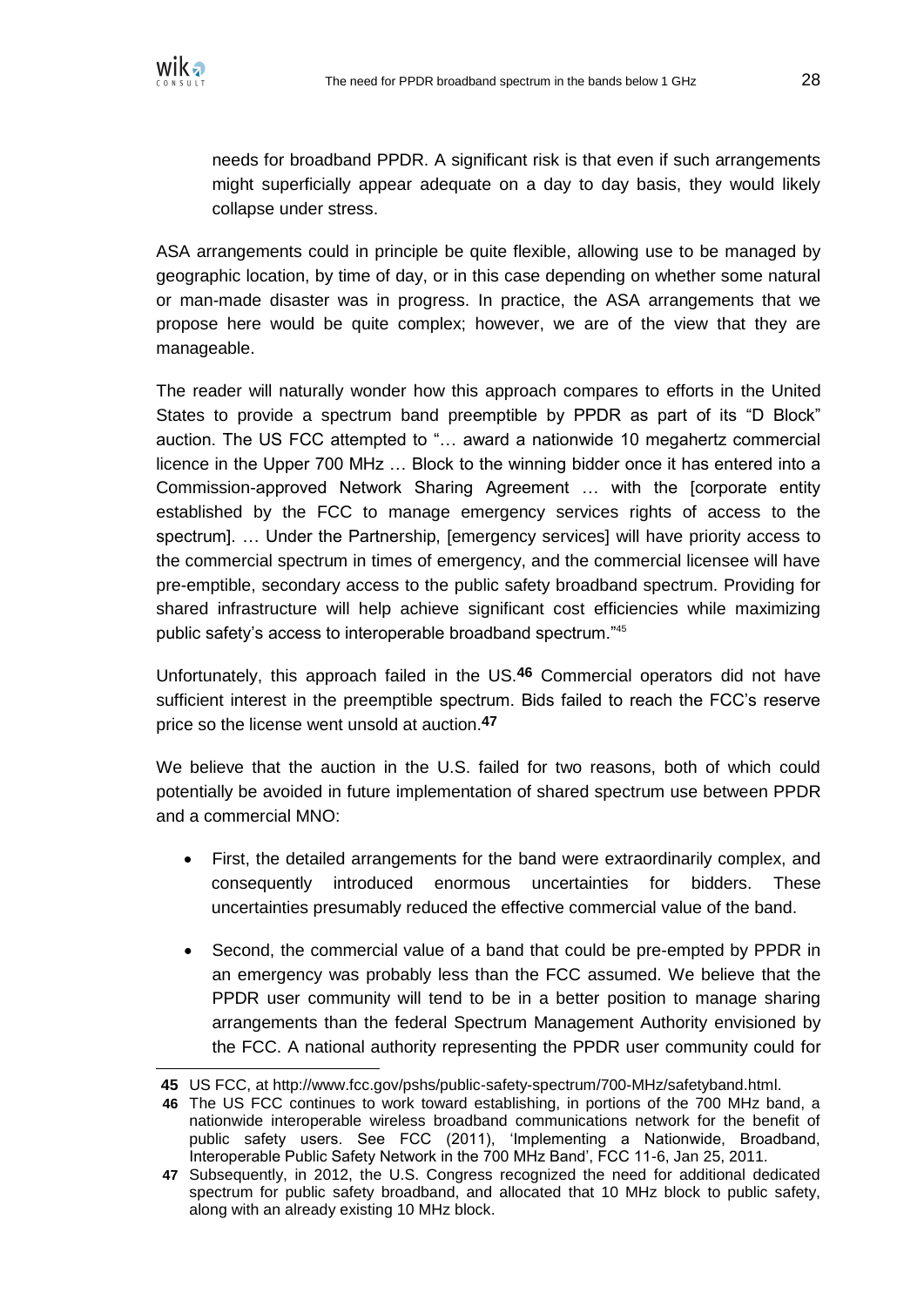

instance use a competitive procurement that simultaneously (1) determines the operator for the national broadband PPDR network, and (2) provides some compensation back to the network operator (the winning bidder) as "payment in kind" in the form of rights to use the same network, and the same spectrum, when not otherwise required for PPDR usage, thus defraying the cost (or perhaps making the cost negative). The public procurement serves exactly the same function in this case as a spectrum auction, ensuring that the spectrum will tend to be provided to the party that can make best use of it; however, it also serves to take balanced cognizance of providing the PPDR network services at lowest cost to the PPDR user community.**48**

Whether such a sharing arrangement is warranted would have to be evaluated on a case by case basis. It may be that the societal benefits of sharing in this way are too small to justify the complexity and administrative overhead of sharing, either because the amount of spectrum that could potentially be shared is too small, or because the encumbrances would be so great as to make sharing uninteresting for a commercial network operator.

We do not suggest that every country will want to avail itself of such sharing, even where it might be economically warranted, but we present it here in order to show that it is possible. For sharing to be effective, it is important that the technology, administration, and economics of network sharing be thought through carefully.

Further study of these issues is warranted. The European Commission has issued a request for tenders for a study along these lines, which we view as a positive step. We acknowledge that it is unlikely that there will be a fully elaborated and agreed plan as to how to do this in time for the WRC in 2015.

**<sup>48</sup>** This suggestion that it is far more practical for the PPDR user to share with a commercial user, rather than the reverse, is consistent with Ure (2013), op. cit.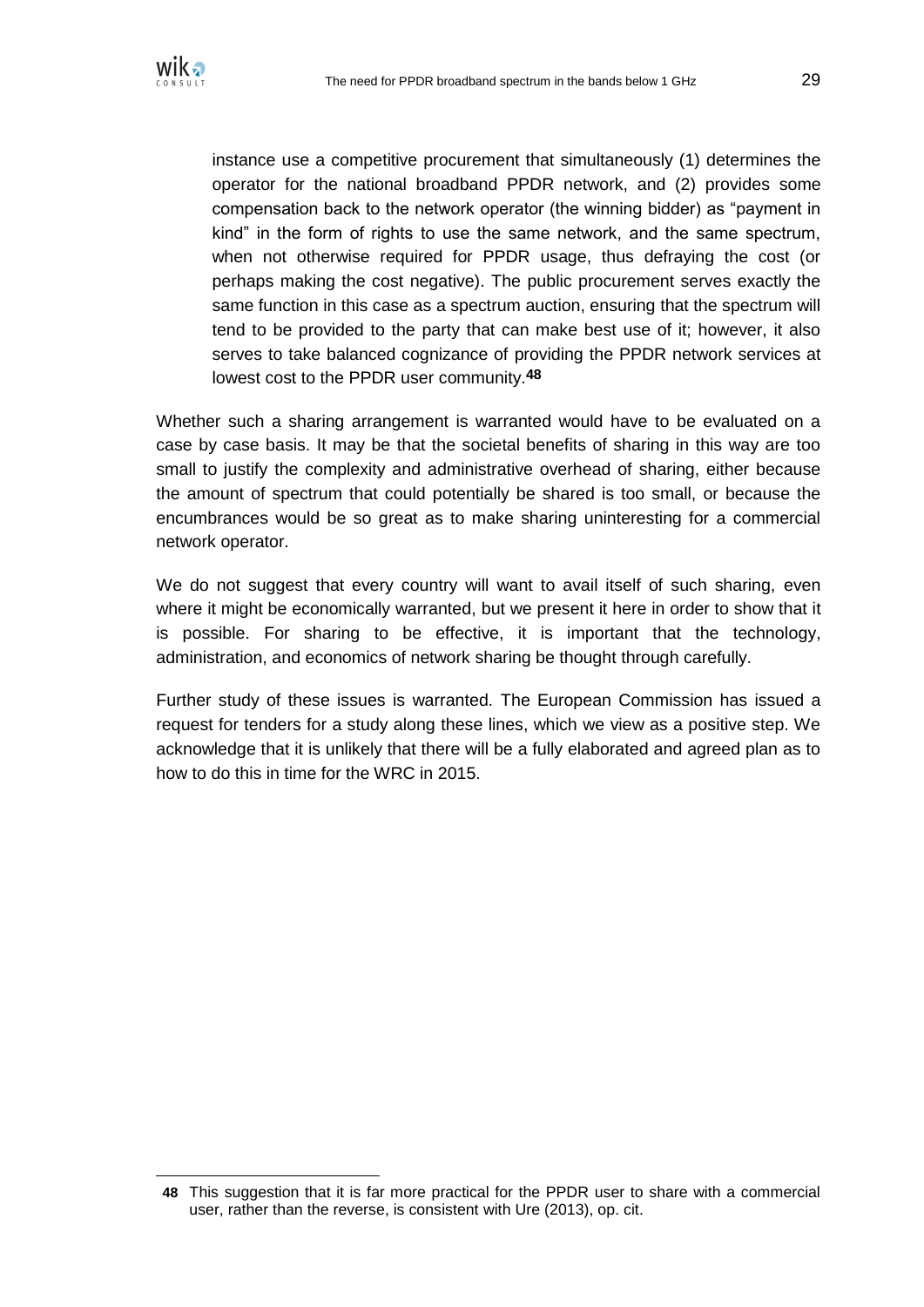

 $\overline{a}$ 

## **7 Key findings and recommendations**

Key findings are:

- There are substantial socio-economic benefits in ensuring that PPDR broadband networks can be implemented. As a practical matter, this requires spectrum under 1 GHz.
- ECC Report 199 identifies a need for a minimum of 2 x 10 MHz of spectrum below 1 GHZ for PPDR broadband in Europe, not including requirements for voice communication, Direct Mode Operation (DMO), Air-Ground-Air (AGA), or ad hoc networks. Other studies have recommended high quality spectrum**49** on the order of 40 MHz or even more for PPDR broadband in a high usage country such as Germany.**50**
- The organisations responsible for PPDR are convinced that their needs for mission critical broadband services can only be met by dedicated harmonised spectrum.**51**
- Numerous studies (including this one) have demonstrated that the societal benefits that accrue from the allocation of dedicated broadband spectrum to PPDR in many cases exceed the benefits from using the same spectrum for other uses (as estimated based on expected revenues from auctioning the same spectrum), thereby substantiating requests by PPDR entities and jurisdictions for dedicated public safety spectrum.
- Harmonised conditions in terms of spectrum and technology for broadband PPDR offer obvious and substantial advantages (in terms of scale economies, equipment portability, cross border communications, and enhanced ability for one country to lend assistance to another) over country-specific allocations for PPDR.
- At the present time, only the 700 MHz band range (between 694 and 790 MHz) appears to offer a realistic prospect of a globally or even a regionally

**<sup>49</sup>** Not necessarily all of this spectrum would need to be sub-1 GHz. The spectrum referred to in ECC Report 199, whether  $10 + 10$  MHz or  $10 + 15$  MHz, should be below 1 GHz. The AGA spectrum could however be anywhere below roughly 3 GHz,

**<sup>50</sup>** Fritsche, Wolfgang/Mayer, Karl (20 May 2010): Studie zum mittel und langfristigen Kapazitätsbedarf der BOS in der drahtlosen Kommunikation, IABG; and J Scott Marcus, John Burns et al. (2010): "PPDR Spectrum Harmonisation in Germany, Europe and Globally".

**<sup>51</sup>** See for instance TCCA (2013), Future Broadband Spectrum needs for PPDR: Communiqué from Roundtable discussion, 23 May 2013. "The PPDR user and operator representatives [at the London meeting] supported the view that it is essential for governments' organisations to control enough dedicated and harmonised spectrum in order for their organisations to deliver service to society. … The meeting could also conclude that there is now unanimous support from the PPDR users and operators to seek such spectrum as part of the World Radio Conference in 2015."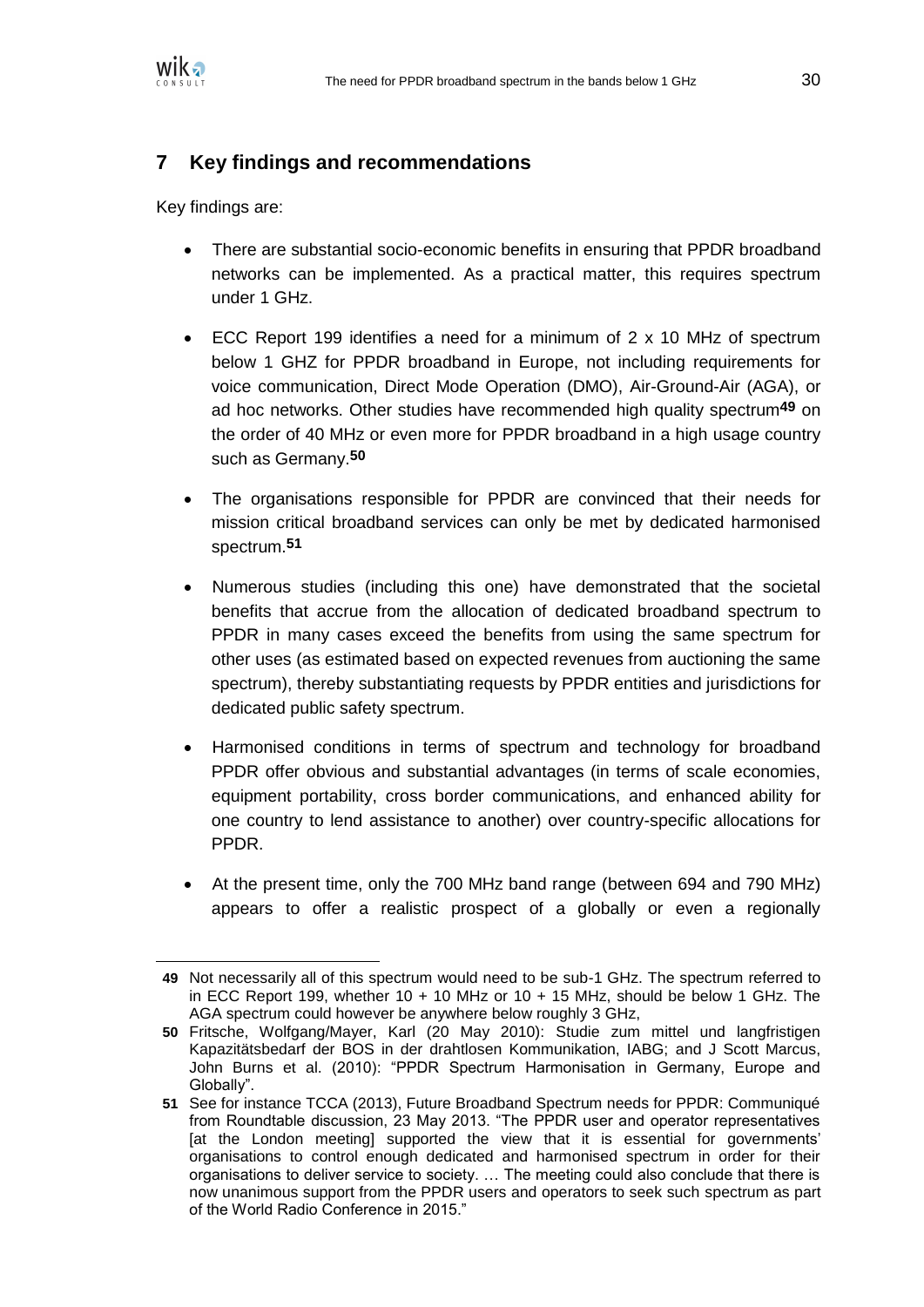

harmonised European PPDR broadband band or tuning range with the necessary characteristics.

- An auction of sub-1 GHz spectrum (even if governments were able to participate) is unlikely to generate an economically efficient outcome that properly reflects the value of a PPDR allocation to society due to the fragmentation of the PPDR user community, and corresponding challenges in aggregating demand for PPDR broadband spectrum. It is unlikely that governments would bid the correct value, and even less likely that the process would lead to harmonised conditions across Europe.
- Public safety broadband requirements cannot be met by relying exclusively on commercial networks.
- Different countries may have different approaches as to whether PPDR spectrum should be used for dedicated mission-critical networks, for commercial networks that purportedly meet non-mission-critical needs, or for some blend of the two; however, it is technically and administratively feasible to address all of these needs simultaneously (for example by means of judicious use of ASA under carefully crafted conditions). Technical, operational, and economic characteristics of any sharing arrangements would need to be carefully planned (see Chapter [6\)](#page-26-0).

Recommendations that flow from these are:

- European spectrum policymakers, recognising the value of PPDR broadband spectrum, should continue efforts to reach consensus for a harmonised band (or failing this, a tuning range) within the 700 MHz band with an eye to WRC-15.
- CEPT ECC should continue to refine its work on PPDR broadband spectrum requirements.
- Further work is needed on arrangements for sharing spectrum and network capacity for mission critical services, whether in preparation for WRC-15 or beyond. The European Commission has issued a request for tenders for a study along these lines, which we view as a positive step.
- The PPDR community needs to be engaged in identifying its needs, and moving the issue forward.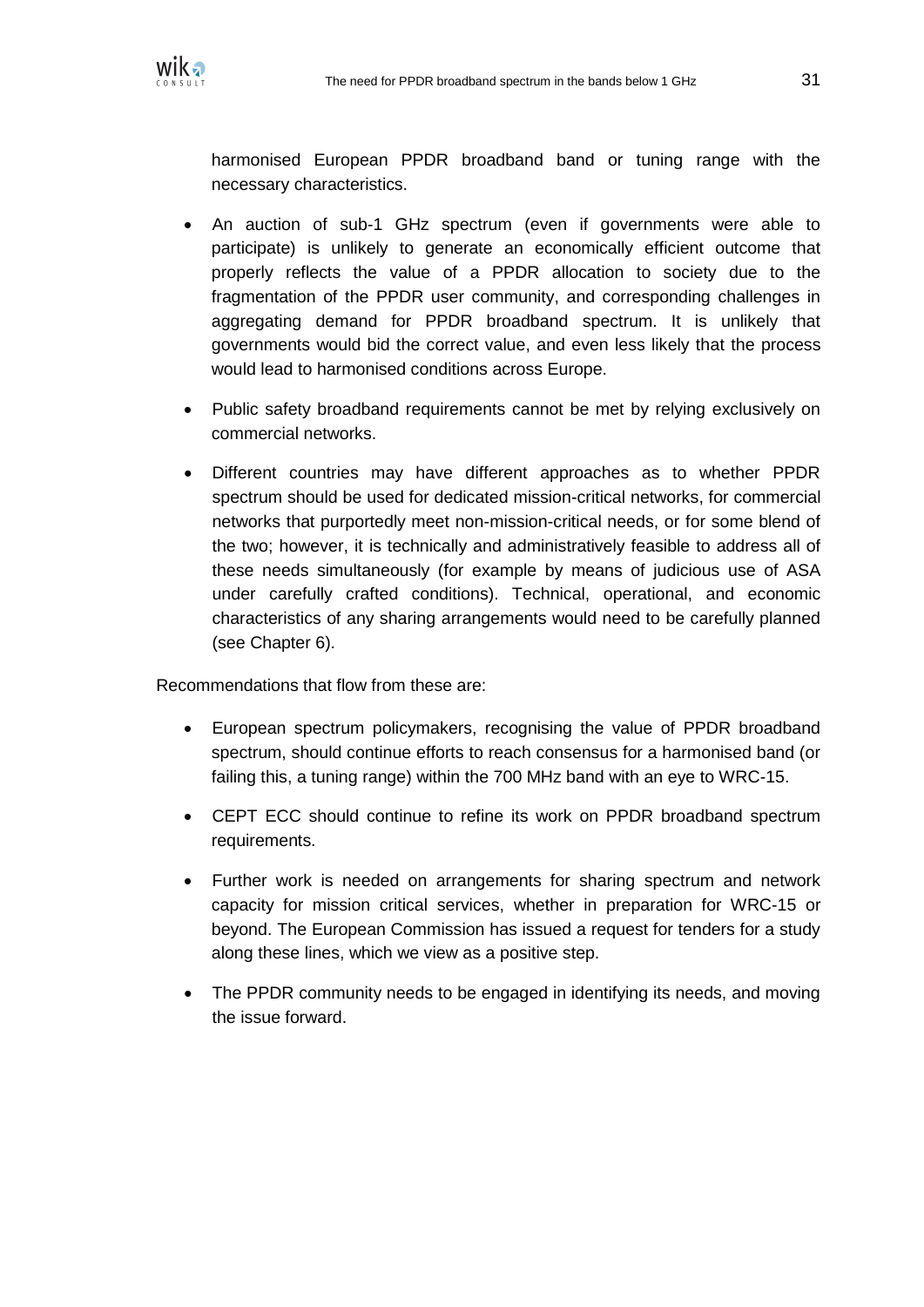

#### **References**

- Alexander, Ruth (2012), "Sweden's rape rate under the spotlight", 14 September 2012, [http://www.bbc.co.uk/news/magazine-19592372.](http://www.bbc.co.uk/news/magazine-19592372)
- Bates, Phillip (2013), "4G Spectrum Auction in the UK: Were the Prices Paid Low or Merely Average?", at [http://www.analysysmason.com/About-Us/News/Insight/4G-spectrum-UK-](http://www.analysysmason.com/About-Us/News/Insight/4G-spectrum-UK-Feb2013/#.Uj8S2sbepog)[Feb2013/#.Uj8S2sbepog](http://www.analysysmason.com/About-Us/News/Insight/4G-spectrum-UK-Feb2013/#.Uj8S2sbepog)
- Borgonjen, Hans, et al. (2011), "LEWP RCEG mobile data applications matrix", CEPT LEWP-RCEG.
- Carter, Kenneth, and Val Jervis (2007), "Safety First".
- CEPT FM49 (2013), Report ECC 199.
- Chu, LJ, "Physical Limitations on Omni-Directional Antennas," *Journal of Applied Physics,* Volume 19, pg 1163, December 1948.
- Coase, Ronald (1959), The Federal Communications Commission.
- de Lisi, Matt, et al. (2010), "Murder by the Numbers", Iowa State University.
- DotEcon and Aetha (2012), Spectrum value of 800 MHz, 1800 MHz and 2.6 GHz: A Report for Ofcom, July 2012.
- Harrington, RF, "Effect of Antenna Size on Gain, Bandwidth, and Efficiency," *Journal of Research of the National Bureau of Standards*, Volume 64-D, pg 1, January/February 1960.
- Holm, Carsten (2012), 'Sitting on a Powder Keg': Germany's WWII Duds Get Deadlier, Die Spiegel, 3 October 2012, at [http://www.spiegel.de/international/germany/unexploded](http://www.spiegel.de/international/germany/unexploded-wwii-bombs-pose-growing-threat-in-germany-a-859201.html)[wwii-bombs-pose-growing-threat-in-germany-a-859201.html.](http://www.spiegel.de/international/germany/unexploded-wwii-bombs-pose-growing-threat-in-germany-a-859201.html)
- MacLean, J.S.: 'A re-examination of the fundamental limits on the radiation Q of electrically small antennas', *IEEE Trans Antennas Propagat.*, 1996, 44, pp. 672–676.
- Marcus, J. Scott, et al. (2008), "Optimising the Public Sector's Use of the Radio Spectrum in the European Union".
- Fritsche, Wolfgang and Karl Mayer (2010): "Studie zum mittel und langfristigen Kapazitätsbedarf der BOS in der drahtlosen Kommunikation", IABG, 20 May 2010.
- Marcus, J Scott, and John Burns et al. (2010): "PPDR Spectrum Harmonisation in Germany, Europe and Globally", a study for the German Federal Ministry of Economics (BMWi).
- NPSTC, Public Safety Communications Assessment 2012-2022: Technology, Operations, & Spectrum Roadmap, Final Report, 5 June 2012, at [http://www.npstc.org/download.jsp?tableId=37&column=217&id=2446&file=AFST\\_NPST](http://www.npstc.org/download.jsp?tableId=37&column=217&id=2446&file=AFST_NPSTC_Report_06232012.pdf&page=NPSTC%20Home) [C\\_Report\\_06232012.pdf&page=NPSTC%20Home.](http://www.npstc.org/download.jsp?tableId=37&column=217&id=2446&file=AFST_NPSTC_Report_06232012.pdf&page=NPSTC%20Home)
- Peltola, Matti (2013), "Evolution of the Public Safety and Security Mobile Networks", *Communications & Strategies* No.90, second quarter 2013.
- Pujol, Frédéric (2013), Interview with Paul E. JACOBS, Qualcomm's Chairman & CEO *Communications & Strategies* No.90, second quarter 2013.
- Richtel, Matt, and Simon Romero (2003), The Blackout of 2003: Communications; When Wireless Phones Failed Because of Heavy Use, Callers Turned to Land Lines, New York Times, 15 August 2003.